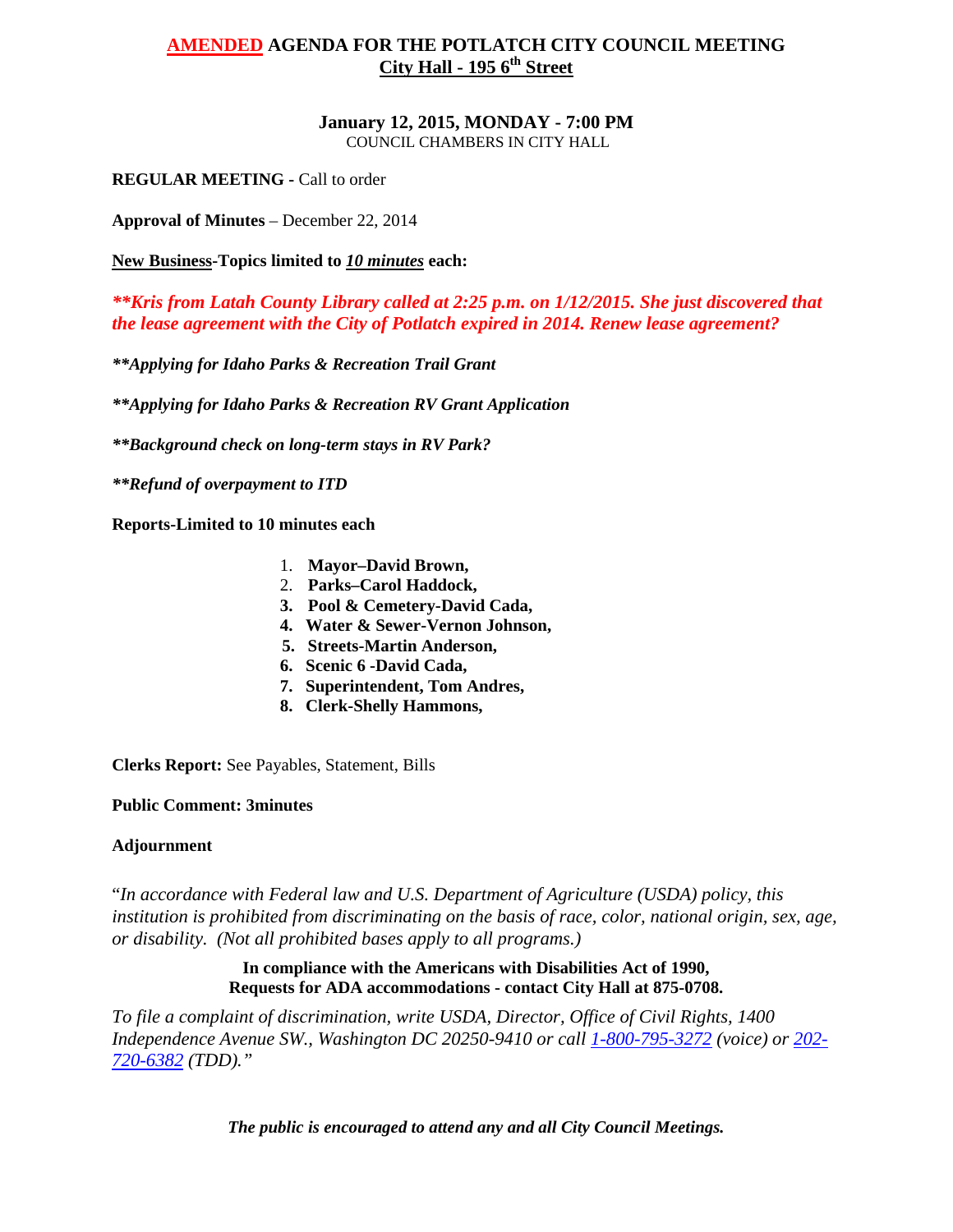**January 26, 2015, MONDAY - 7:00 PM** COUNCIL CHAMBERS IN CITY HALL

**REGULAR MEETING -** Call to order

**Approval of Minutes** – January 12, 2015

**New Business-Topics limited to** *10 minutes* **each:**

*\*Chris Sokol and Donna Quiring, Latah County Library lease agreement with City*

*\*\*Liquor license renewal \*Floyd's Harvest Foods \*Dale's Wagon Wheel \*Four Star Supply, Inc.*

*\*Contract with Rim Rock Consulting for Building Inspector Services*

*\*EXECUTIVE SESSION PURSUANT TO IDAHO CODE 67-2345(c) TO ACQUIRE INTEREST IN REAL PROPERTY.*

**Reports-Limited to 10 minutes each**

- 1. **Mayor–David Brown,**
- 2. **Parks–Carol Haddock,**
- **3. Pool & Cemetery-David Cada,**
- **4. Water & Sewer-Vernon Johnson,**
- **5. Streets-Martin Anderson,**
- **6. Scenic 6 -David Cada,**
- **7. Superintendent, Tom Andres,**
- **8. Clerk-Shelly Hammons,**

**Clerks Report:** See Payables, Statement, Bills

#### **Public Comment: 3minutes**

#### **Adjournment**

"*In accordance with Federal law and U.S. Department of Agriculture (USDA) policy, this institution is prohibited from discriminating on the basis of race, color, national origin, sex, age, or disability. (Not all prohibited bases apply to all programs.)*

> **In compliance with the Americans with Disabilities Act of 1990, Requests for ADA accommodations - contact City Hall at 875-0708.**

*To file a complaint of discrimination, write USDA, Director, Office of Civil Rights, 1400 Independence Avenue SW., Washington DC 20250-9410 or call [1-800-795-3272](http://www.cityofnezperce.com/1-800-795-3272) (voice) or [202-](http://www.cityofnezperce.com/202-720-6382) [720-6382](http://www.cityofnezperce.com/202-720-6382) (TDD)."*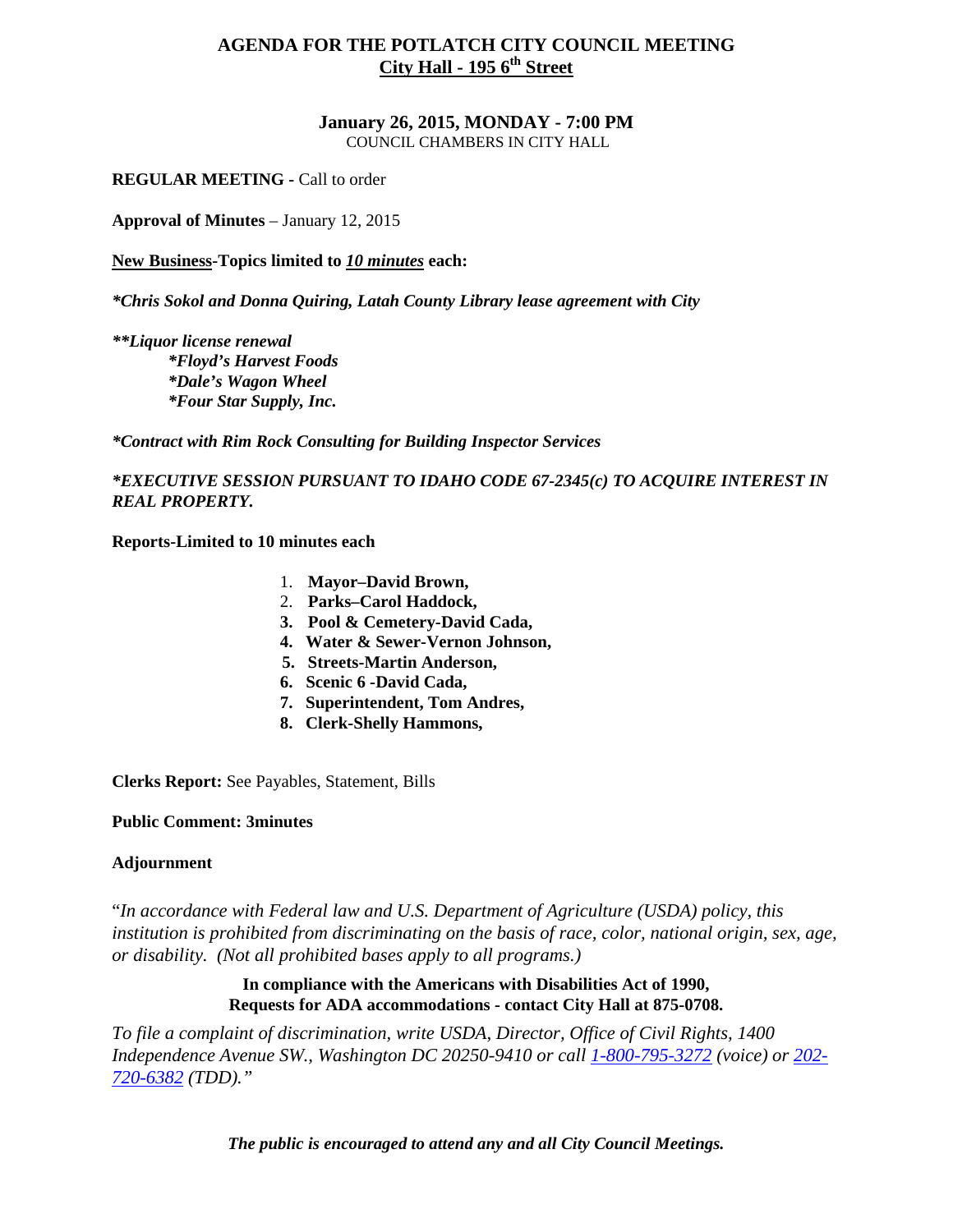#### **February 9, 2015, MONDAY - 7:00 PM** COUNCIL CHAMBERS IN CITY HALL

**REGULAR MEETING -** Call to order

**Approval of Minutes** – January 26, 2015

**New Business-Topics limited to** *10 minutes* **each:**

*\*Chris Sokol and Donna Quiring, Latah County Library lease agreement with City*

*\*Lion's Club building*

*\*Latah County Solid Waste fee amendment for 2015*

*\*Amend hookup fees?*

**Reports-Limited to 10 minutes each**

- 1. **Mayor–David Brown,**
- 2. **Parks–Carol Haddock,**
- **3. Pool & Cemetery-David Cada,**
- **4. Water & Sewer-Vernon Johnson,**
- **5. Streets-Martin Anderson,**
- **6. Scenic 6 -David Cada,**
- **7. Superintendent, Tom Andres,**
- **8. Clerk-Shelly Hammons,**

**Clerks Report:** See Payables, Statement, Bills

#### **Public Comment: 3minutes**

#### **Adjournment**

"*In accordance with Federal law and U.S. Department of Agriculture (USDA) policy, this institution is prohibited from discriminating on the basis of race, color, national origin, sex, age, or disability. (Not all prohibited bases apply to all programs.)*

# **In compliance with the Americans with Disabilities Act of 1990, Requests for ADA accommodations - contact City Hall at 875-0708.**

*To file a complaint of discrimination, write USDA, Director, Office of Civil Rights, 1400 Independence Avenue SW., Washington DC 20250-9410 or call [1-800-795-3272](http://www.cityofnezperce.com/1-800-795-3272) (voice) or [202-](http://www.cityofnezperce.com/202-720-6382) [720-6382](http://www.cityofnezperce.com/202-720-6382) (TDD)."*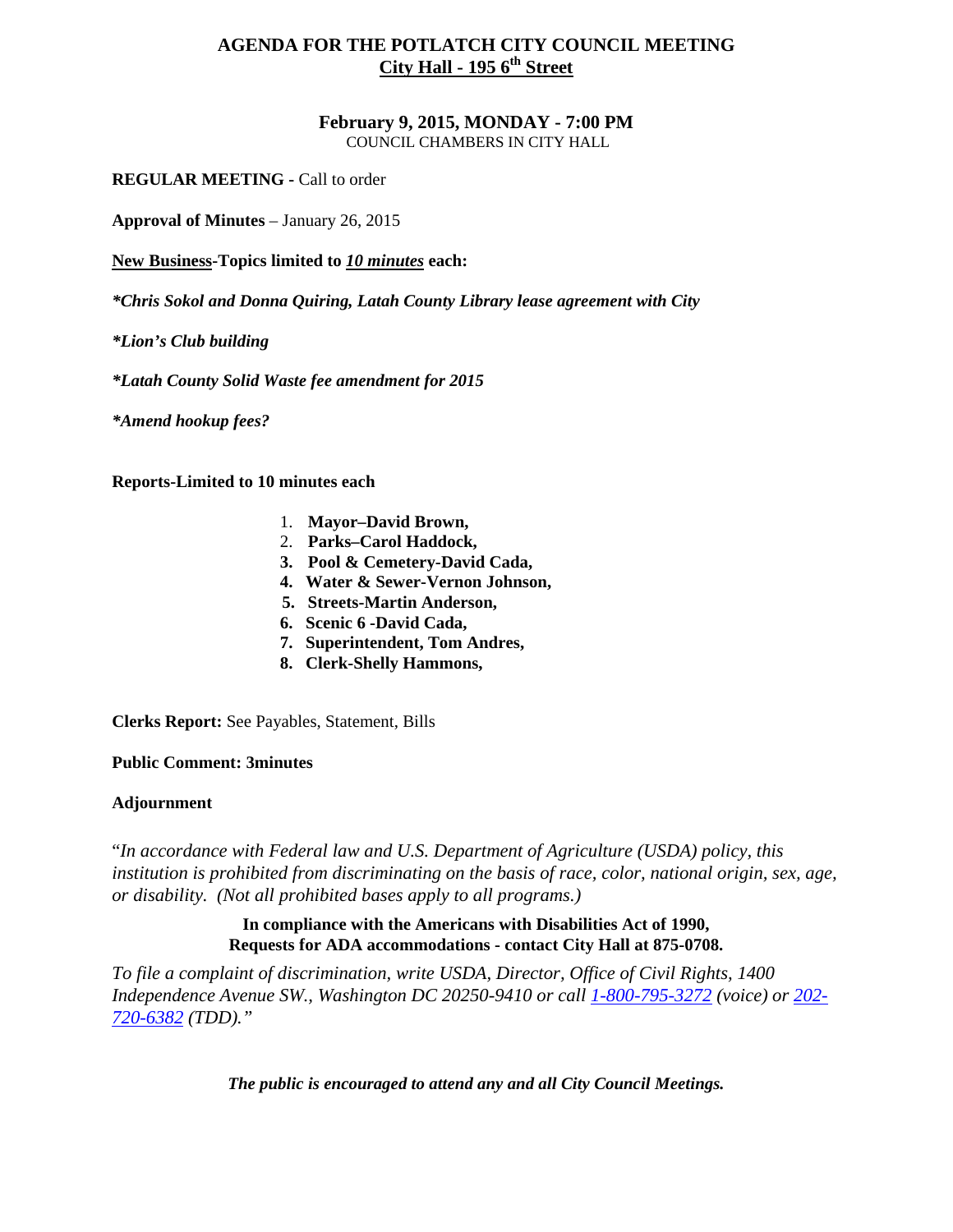#### **February 23, 2015, MONDAY - 7:00 PM** COUNCIL CHAMBERS IN CITY HALL

**REGULAR MEETING -** Call to order

**Approval of Minutes** – February 9, 2015

**New Business-Topics limited to** *10 minutes* **each:**

*\*Jeff Circa, Potlatch School District – flower barriers on Elm Street*

*\*Tom Lamar, Latah County Commissioner*

*\*Chris Sokol and Donna Quiring, Latah County Library District Draft Lease with the City of Potlatch*

**Reports-Limited to 10 minutes each**

- 1. **Mayor–David Brown,**
- 2. **Parks–Carol Haddock,**
- **3. Pool & Cemetery-David Cada,**
- **4. Water & Sewer-Vernon Johnson,**
- **5. Streets-Martin Anderson,**
- **6. Scenic 6 -David Cada,**
- **7. Superintendent, Tom Andres,**
- **8. Clerk-Shelly Hammons,**

**Clerks Report:** See Payables, Statement, Bills

**Public Comment: 3minutes**

**EXECUTIVE SESSION – IDAHO CODE 67-2345 (1) (a) and (b)**

#### **Adjournment**

"*In accordance with Federal law and U.S. Department of Agriculture (USDA) policy, this institution is prohibited from discriminating on the basis of race, color, national origin, sex, age, or disability. (Not all prohibited bases apply to all programs.)*

## **In compliance with the Americans with Disabilities Act of 1990, Requests for ADA accommodations - contact City Hall at 875-0708.**

*To file a complaint of discrimination, write USDA, Director, Office of Civil Rights, 1400 Independence Avenue SW., Washington DC 20250-9410 or call [1-800-795-3272](http://www.cityofnezperce.com/1-800-795-3272) (voice) or [202-](http://www.cityofnezperce.com/202-720-6382) [720-6382](http://www.cityofnezperce.com/202-720-6382) (TDD)."*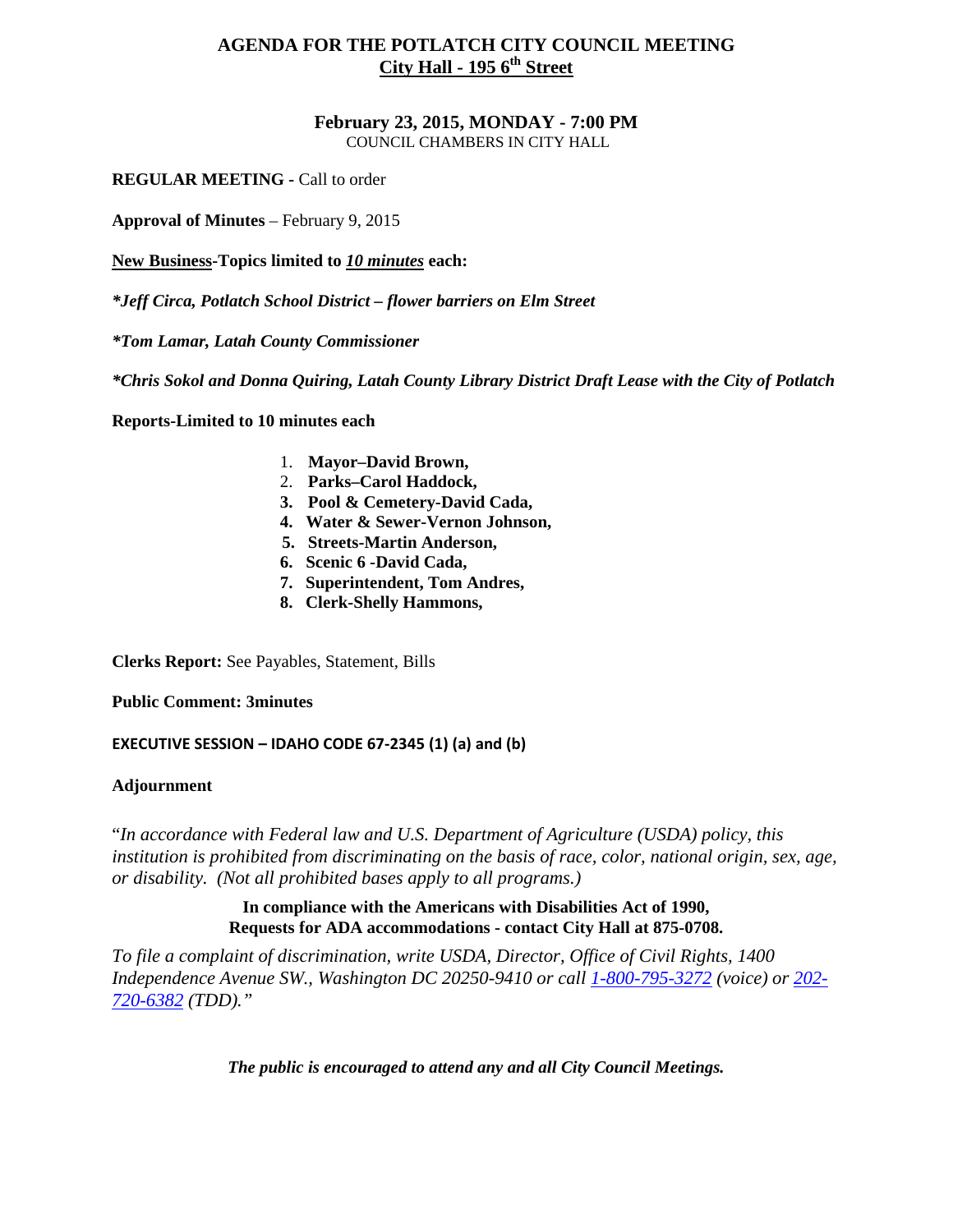# **March 9, 2015, MONDAY - 7:00 PM**

COUNCIL CHAMBERS IN CITY HALL

**REGULAR MEETING -** Call to order

**Approval of Minutes** – February 23, 2015

**New Business-Topics limited to** *10 minutes* **each:**

*\*Catering permit for Camas Prairie Winery – wine tasting function at the Railroad Depot, April 11 from 6-10 p.m. sponsored by the Lion's Club*

*\*Wages for employees – classifications for current employees and also new people applying for a job*

**Reports-Limited to 10 minutes each**

- 1. **Mayor–David Brown,**
- 2. **Parks–Carol Haddock,**
- **3. Pool & Cemetery-David Cada,**
- **4. Water & Sewer-Vernon Johnson,**
- **5. Streets-Martin Anderson,**
- **6. Scenic 6 -David Cada,**
- **7. Superintendent, Tom Andres,**
- **8. Clerk-Shelly Hammons,**

**Clerks Report:** See Payables, Statement, Bills

**Public Comment: 3minutes**

**EXECUTIVE SESSION – IDAHO CODE 67-2345 (1) (a) and (b)**

## **Adjournment**

"*In accordance with Federal law and U.S. Department of Agriculture (USDA) policy, this institution is prohibited from discriminating on the basis of race, color, national origin, sex, age, or disability. (Not all prohibited bases apply to all programs.)*

> **In compliance with the Americans with Disabilities Act of 1990, Requests for ADA accommodations - contact City Hall at 875-0708.**

*To file a complaint of discrimination, write USDA, Director, Office of Civil Rights, 1400 Independence Avenue SW., Washington DC 20250-9410 or call [1-800-795-3272](http://www.cityofnezperce.com/1-800-795-3272) (voice) or [202-](http://www.cityofnezperce.com/202-720-6382) [720-6382](http://www.cityofnezperce.com/202-720-6382) (TDD)."*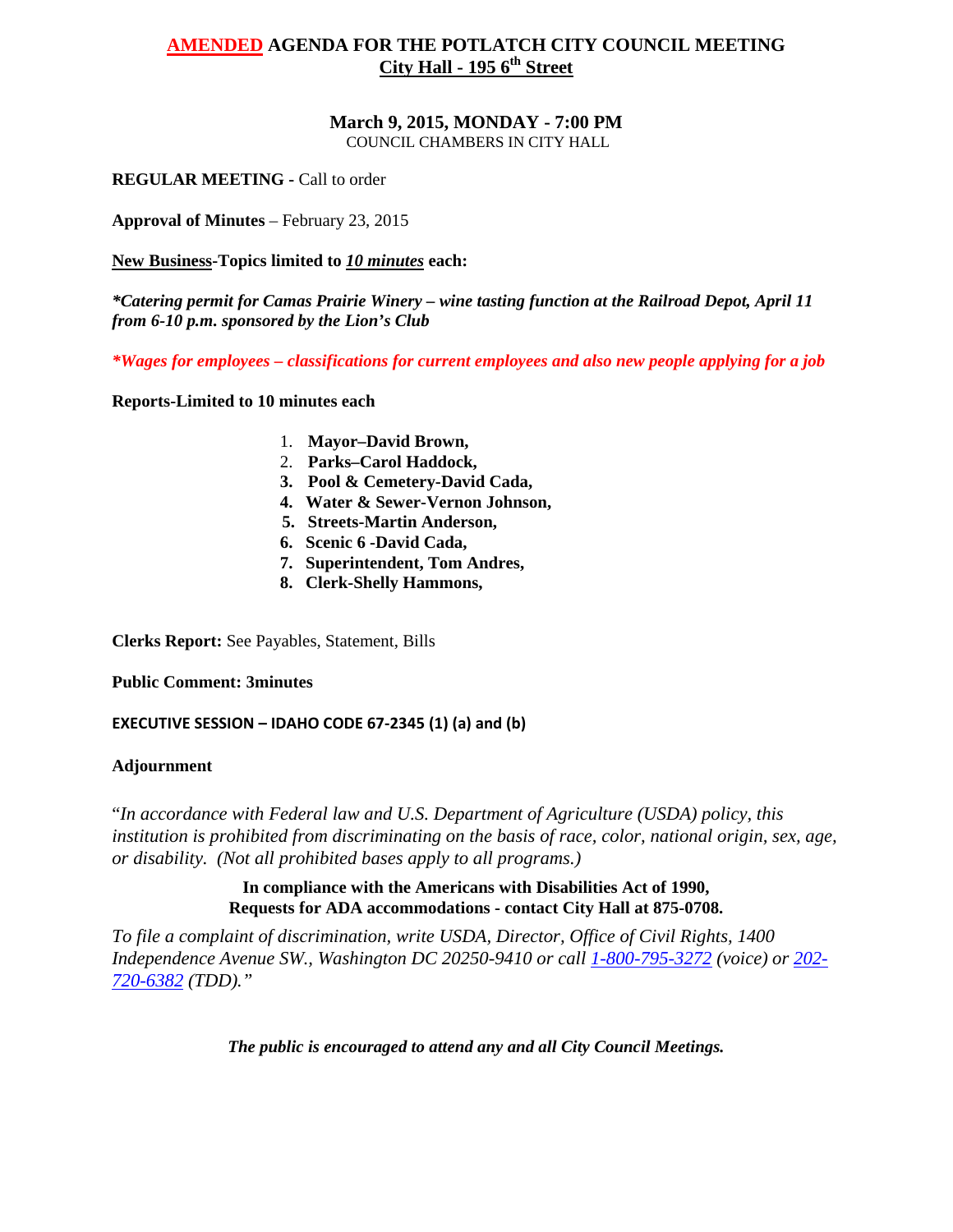#### **March 23, 2015, MONDAY - 7:00 PM** COUNCIL CHAMBERS IN CITY HALL

**REGULAR MEETING -** Call to order

**Approval of Minutes** –March 9, 2015

**New Business-Topics limited to** *10 minutes* **each:**

*\*Purchase property from Arlen Keck?*

*\*Approve Catering Permit for Bryan Bryngelson's Renegade Wrestling Club event on June 13 at the Log Cabin Inn?Moscow Alehouse will be the caterer. The club is having a fundraiser to purchase wrestling mats.*

**Reports-Limited to 10 minutes each**

- 1. **Mayor–David Brown,**
- 2. **Parks–Carol Haddock,**
- **3. Pool & Cemetery-David Cada,**
- **4. Water & Sewer-Vernon Johnson,**
- **5. Streets-Martin Anderson,**
- **6. Scenic 6 -David Cada,**
- **7. Superintendent, Tom Andres,**
- **8. Clerk-Shelly Hammons,**

**Clerks Report:** See Payables, Statement, Bills

**Public Comment: 3minutes**

**EXECUTIVE SESSION – IDAHO CODE 67-2345 (1) (a) and (b)**

#### **Adjournment**

"*In accordance with Federal law and U.S. Department of Agriculture (USDA) policy, this institution is prohibited from discriminating on the basis of race, color, national origin, sex, age, or disability. (Not all prohibited bases apply to all programs.)*

# **In compliance with the Americans with Disabilities Act of 1990, Requests for ADA accommodations - contact City Hall at 875-0708.**

*To file a complaint of discrimination, write USDA, Director, Office of Civil Rights, 1400 Independence Avenue SW., Washington DC 20250-9410 or call [1-800-795-3272](http://www.cityofnezperce.com/1-800-795-3272) (voice) or [202-](http://www.cityofnezperce.com/202-720-6382) [720-6382](http://www.cityofnezperce.com/202-720-6382) (TDD)."*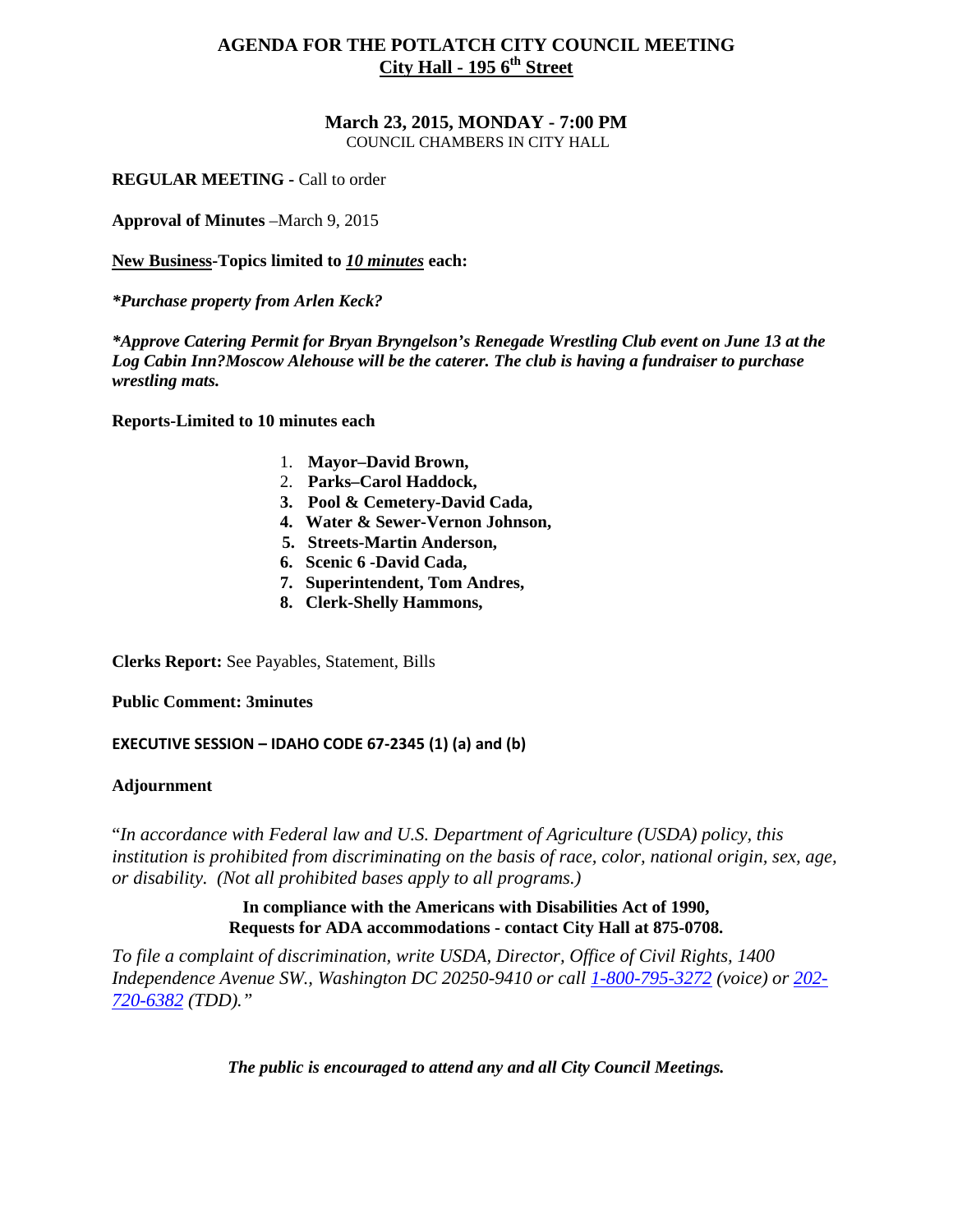# **April 13, 2015, MONDAY - 7:00 PM**

COUNCIL CHAMBERS IN CITY HALL

**REGULAR MEETING -** Call to order

**Approval of Minutes** –March 23, 2015

**New Business-Topics limited to** *10 minutes* **each:**

*\*Appoint new council member, Oath of Office*

*\*Engineer & Grant Administration contracts*

*\*Dinner with Troy and Deary, how many attend? Thursday, May 14, 6:00 p.m.*

*\*Addendum to Latah County Agreement with City of Potlatch for Solid Waste Collection, Recycling and Bulky Waste Programs*

*\* New maintenance employee*

*\*Rates for Potlatch Pool*

**Reports-Limited to 10 minutes each**

- 1. **Mayor–David Brown,**
- 2. **Parks–Carol Haddock,**
- **3. Pool & Cemetery-David Cada,**
- **4. Water & Sewer-Vernon Johnson,**
- **5. Streets-Martin Anderson,**
- **6. Scenic 6 -David Cada,**
- **7. Superintendent, Tom Andres,**
- **8. Clerk-Shelly Hammons,**

**Clerks Report:** See Payables, Statement, Bills

#### **Public Comment: 3minutes**

#### **Adjournment**

"*In accordance with Federal law and U.S. Department of Agriculture (USDA) policy, this institution is prohibited from discriminating on the basis of race, color, national origin, sex, age, or disability. (Not all prohibited bases apply to all programs.)*

> **In compliance with the Americans with Disabilities Act of 1990, Requests for ADA accommodations - contact City Hall at 875-0708.**

*To file a complaint of discrimination, write USDA, Director, Office of Civil Rights, 1400 Independence Avenue SW., Washington DC 20250-9410 or call [1-800-795-3272](http://www.cityofnezperce.com/1-800-795-3272) (voice) or [202-](http://www.cityofnezperce.com/202-720-6382) [720-6382](http://www.cityofnezperce.com/202-720-6382) (TDD)."*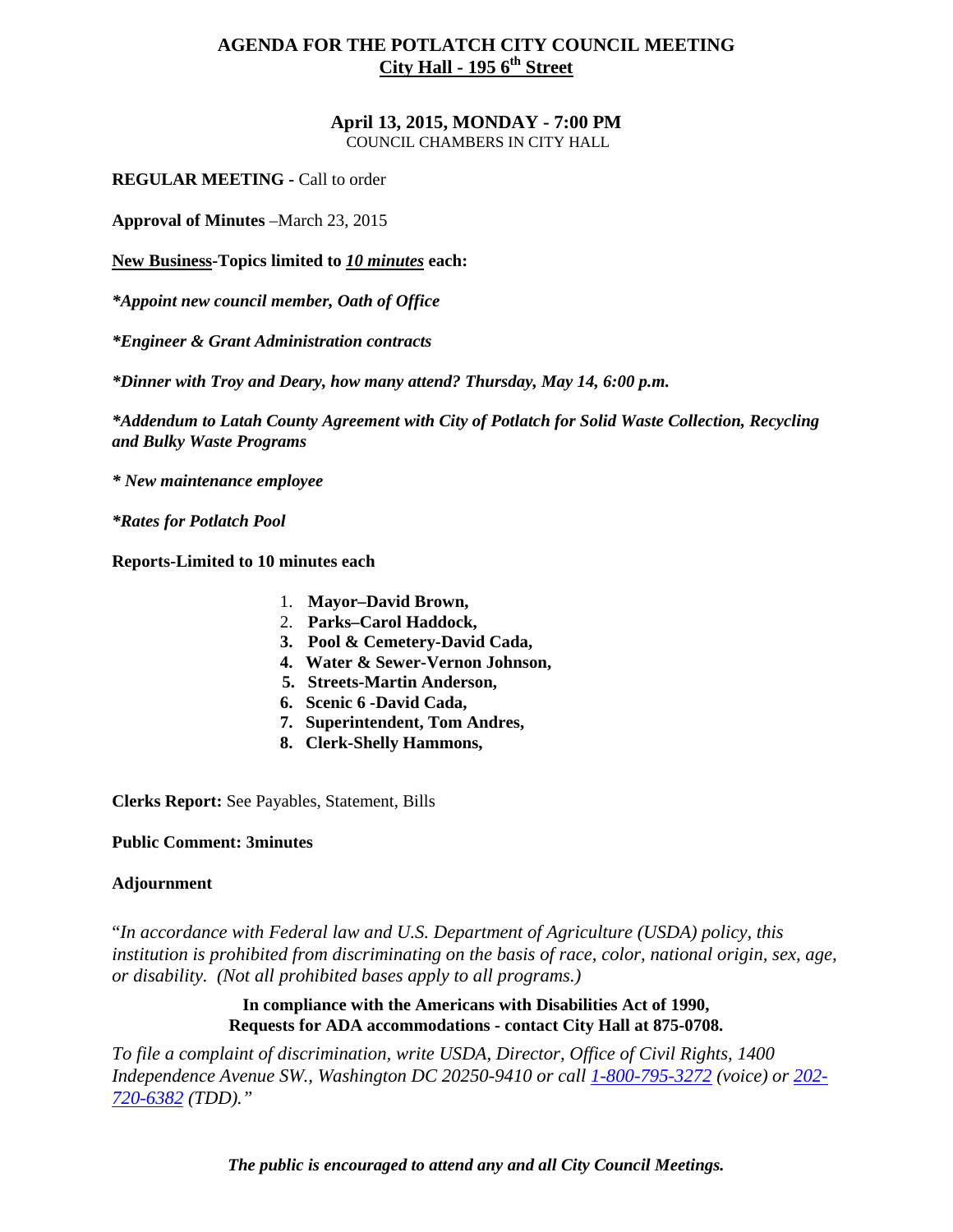#### **April 27, 2015, MONDAY - 7:00 PM** COUNCIL CHAMBERS IN CITY HALL

**REGULAR MEETING -** Call to order

**Approval of Minutes** –April 13, 2015

**New Business-Topics limited to** *10 minutes* **each:**

*\*Tree City USA Plaque Presentation, Robert Barkley presenter*

*\*Rim Rock Consulting, Inc, contract for Building Inspection services*

*\*Accept Engineering RFP and Grant Administrator RFP*

*\*Garden produce stand on WIMHPG property all summer??*

**Public Comment: 3minutes**

**Reports-Limited to 10 minutes each**

- 1. **Mayor–David Brown,**
- 2. **Parks–Carol Haddock,**
- **3. Pool & Cemetery-David Cada,**
- **4. Water & Sewer-Vernon Johnson,**
- **5. Streets-Martin Anderson,**
- **6. Scenic 6 -David Cada,**
- **7. Superintendent, Tom Andres,**
- **8. Clerk-Shelly Hammons,**
- **9. EXECUTIVE SESSION-Idaho Code 67-2345(c)**

*\*Resolution of a Public Hearing to sell or convey real property*

**Clerks Report:** See Payables, Statement, Bills

#### **Adjournment**

"*In accordance with Federal law and U.S. Department of Agriculture (USDA) policy, this institution is prohibited from discriminating on the basis of race, color, national origin, sex, age, or disability. (Not all prohibited bases apply to all programs.)*

#### **In compliance with the Americans with Disabilities Act of 1990, Requests for ADA accommodations - contact City Hall at 875-0708.**

*To file a complaint of discrimination, write USDA, Director, Office of Civil Rights, 1400 Independence Avenue SW., Washington DC 20250-9410 or call [1-800-795-3272](http://www.cityofnezperce.com/1-800-795-3272) (voice) or [202-](http://www.cityofnezperce.com/202-720-6382) [720-6382](http://www.cityofnezperce.com/202-720-6382) (TDD)."*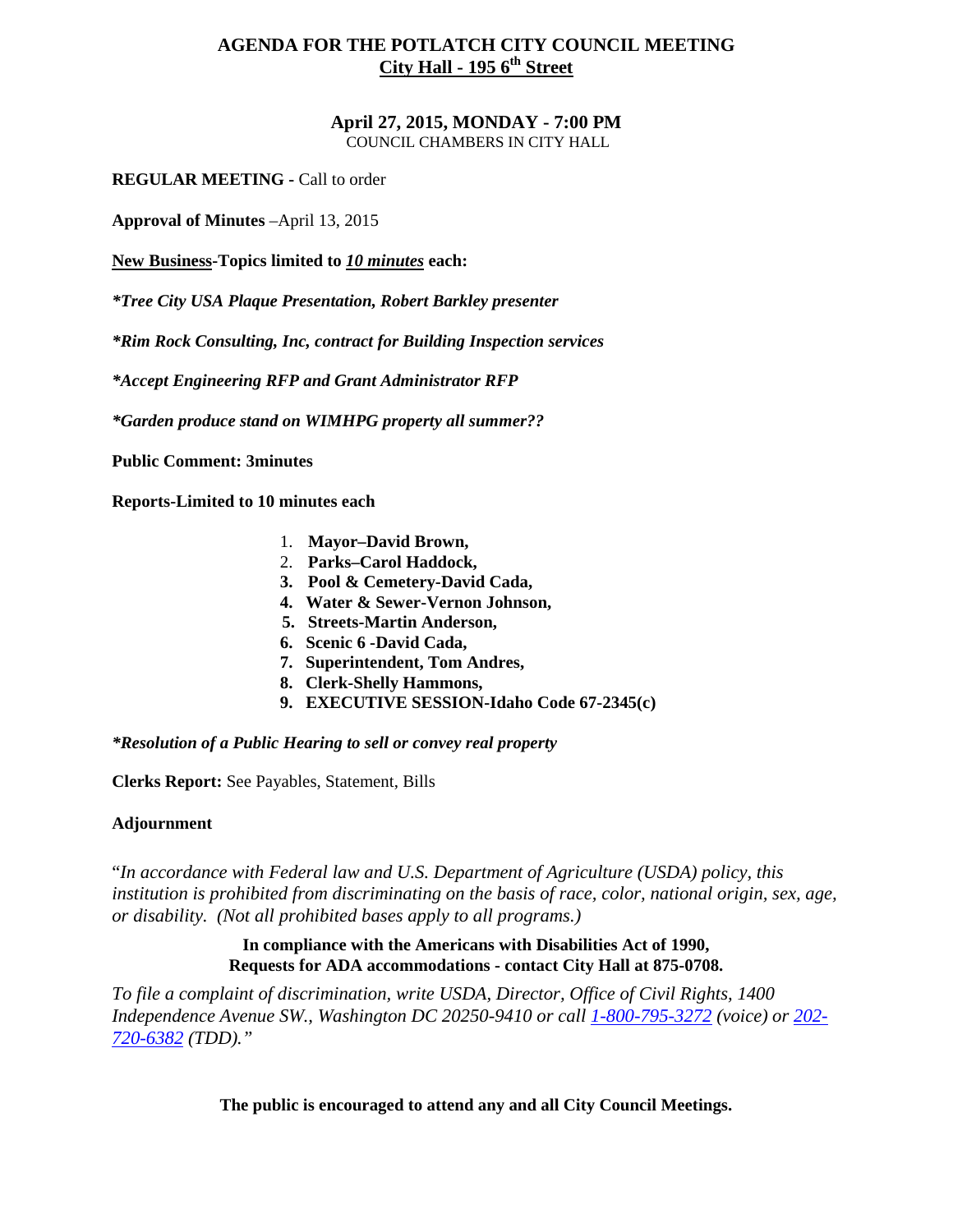#### **May 11, 2015, MONDAY - 7:00 PM** COUNCIL CHAMBERS IN CITY HALL

**REGULAR MEETING -** Call to order

**Approval of Minutes** –April 27, 2015

**New Business-Topics limited to** *10 minutes* **each:**

*\*IDFY kids*

*\*FCCLA kids – Family Career and Community Leaders of America*

*\*Engineering RFP approval*

*\*Bret Hogaboam letter*

*\*Hiring Summer Maintenance Positions and Lifeguards*

*\*May 25, 2015 Council meeting will fall on Memorial Day?*

*\*EXECUTIVE SESSION PURSUANT TO IDAHO CODE 67-2345(c) TO ACQUIRE INTEREST IN REAL PROPERTY.*

**Reports-Limited to 10 minutes each**

- 1. **Mayor–David Brown,**
- 2. **Parks–Carol Haddock,**
- **3. Pool & Cemetery-David Cada,**
- **4. Water & Sewer-Vernon Johnson,**
- **5. Streets-Martin Anderson,**
- **6. Scenic 6 -David Cada,**
- **7. Superintendent, Tom Andres,**
- **8. Clerk-Shelly Hammons,** *5/6/2015 teleconference with ITD, Taylor Engineering regarding sidewalk project*

**Clerks Report:** See Payables, Statement, Bills

#### **Public Comment: 3minutes**

#### **Adjournment**

"*In accordance with Federal law and U.S. Department of Agriculture (USDA) policy, this institution is prohibited from discriminating on the basis of race, color, national origin, sex, age, or disability. (Not all prohibited bases apply to all programs.)*

> **In compliance with the Americans with Disabilities Act of 1990, Requests for ADA accommodations - contact City Hall at 875-0708.**

*To file a complaint of discrimination, write USDA, Director, Office of Civil Rights, 1400 Independence Avenue SW., Washington DC 20250-9410 or call [1-800-795-3272](http://www.cityofnezperce.com/1-800-795-3272) (voice) or [202-](http://www.cityofnezperce.com/202-720-6382) [720-6382](http://www.cityofnezperce.com/202-720-6382) (TDD)."*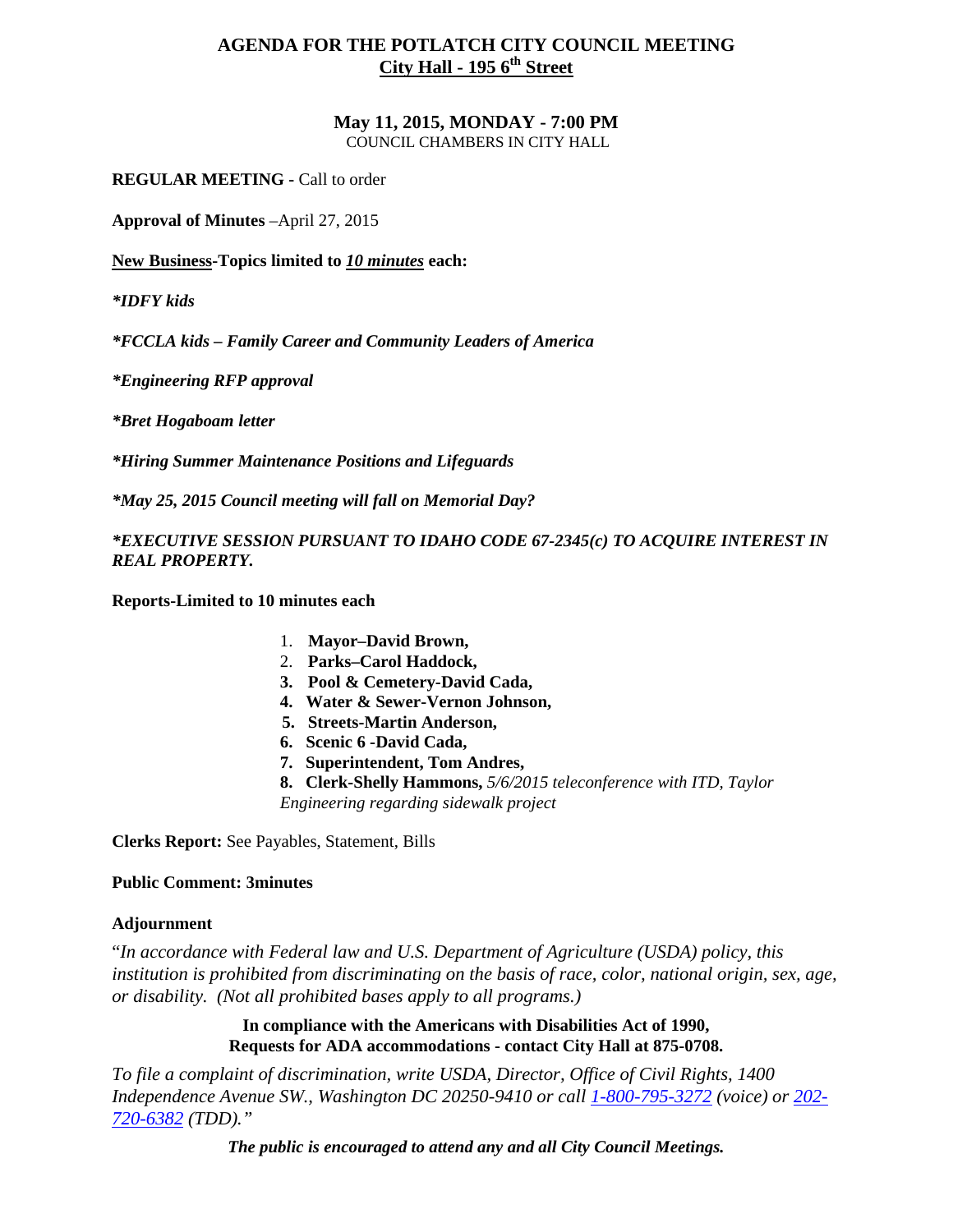# **June 8, 2015, MONDAY - 7:00 PM**

COUNCIL CHAMBERS IN CITY HALL

**REGULAR MEETING -** Call to order

**Approval of Minutes** –May 11, 2015

**New Business-Topics limited to** *10 minutes* **each:**

*\*Utility rates?*

*\*Ordinance change for Building Inspection Services – need to add all of the relevant building codes into the Ordinance*

*\*Tent on RV Pad - RV Park rules*

*\*Flower stand on WIMHPG property?*

**Reports-Limited to 10 minutes each**

- 1. **Mayor–David Brown,**
- 2. **Parks–Joan Bender,**
- **3. Pool & Cemetery-David Cada,**
- **4. Water & Sewer-Vernon Johnson,**
- **5. Streets-Martin Anderson,**
- **6. Scenic 6 -David Cada,**
- **7. Superintendent, Tom Andres,**
- **8. Clerk-Shelly Hammons,**

**Clerks Report:** See Payables, Statement, Bills

#### **Public Comment: 3minutes**

#### **Adjournment**

"*In accordance with Federal law and U.S. Department of Agriculture (USDA) policy, this institution is prohibited from discriminating on the basis of race, color, national origin, sex, age, or disability. (Not all prohibited bases apply to all programs.)*

#### **In compliance with the Americans with Disabilities Act of 1990, Requests for ADA accommodations - contact City Hall at 875-0708.**

*To file a complaint of discrimination, write USDA, Director, Office of Civil Rights, 1400 Independence Avenue SW., Washington DC 20250-9410 or call [1-800-795-3272](http://www.cityofnezperce.com/1-800-795-3272) (voice) or [202-](http://www.cityofnezperce.com/202-720-6382) [720-6382](http://www.cityofnezperce.com/202-720-6382) (TDD)."*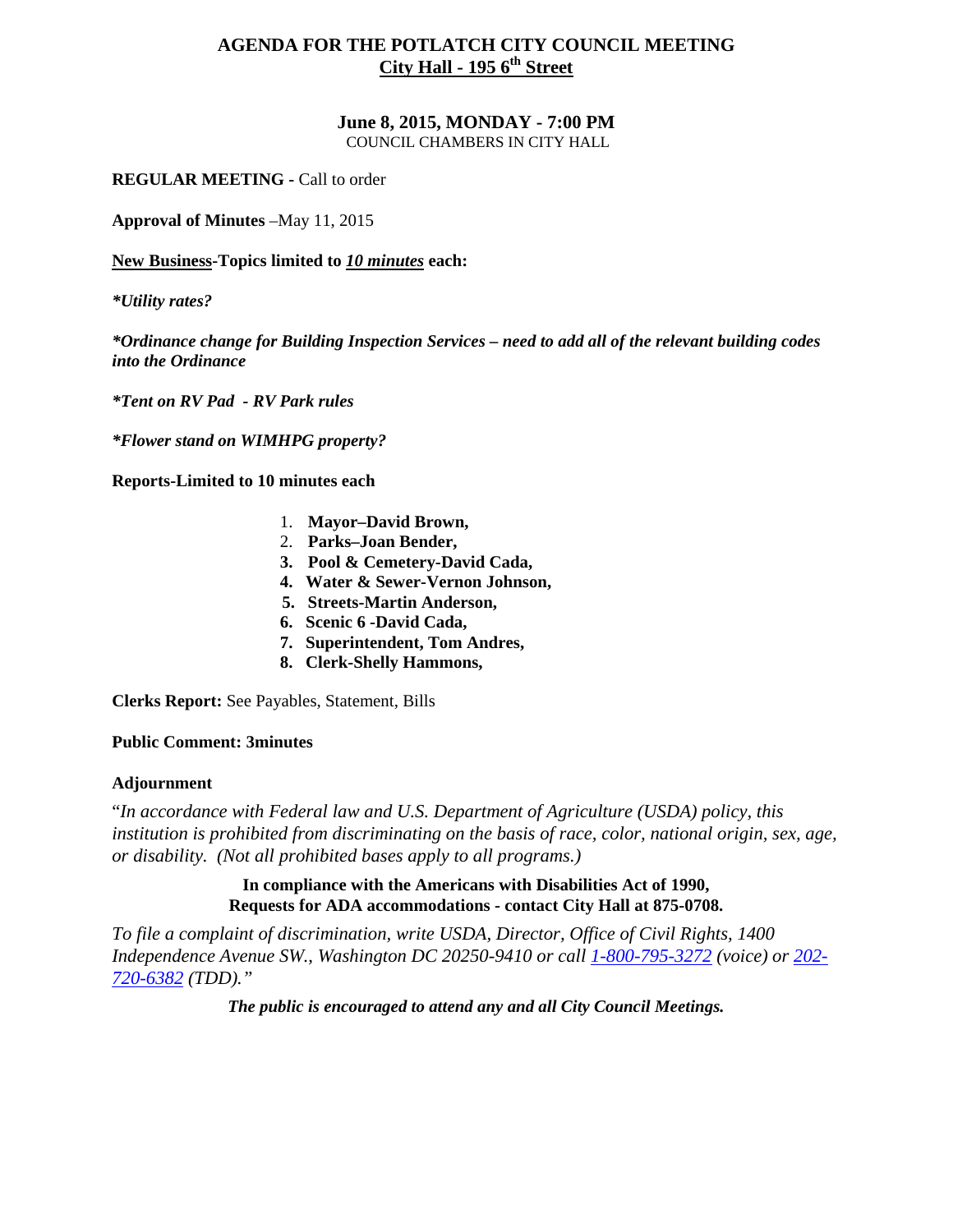# **June 22, 2015, MONDAY - 7:00 PM**

COUNCIL CHAMBERS IN CITY HALL

**REGULAR MEETING -** Call to order

**Approval of Minutes** – June 8, 2015

**New Business-Topics limited to** *10 minutes* **each:**

*\*Erin Simons, Alternative to Violence on the Palouse*

*\*Don Ball, update on Potlatch Day*

*\*Utility Rates?*

*\*Ordinance for Building Codes*

*\*Sign for Gritman Medical Center – Potlatch Family Care (Ordinance states 32 sq. ft. total for sign, Gritman sign will be 48 sq. ft. total)*

**Reports-Limited to 10 minutes each**

- 1. **Mayor–David Brown,**
- 2. **Parks–Carol Haddock,**
- **3. Pool & Cemetery-David Cada,**
- **4. Water & Sewer-Vernon Johnson,**
- **5. Streets-Martin Anderson,**
- **6. Scenic 6 -David Cada,**
- **7. Superintendent, Tom Andres,**
- **8. Clerk-Shelly Hammons,**

**Clerks Report:** See Payables, Statement, Bills

#### **Public Comment: 3minutes**

## **Adjournment**

"*In accordance with Federal law and U.S. Department of Agriculture (USDA) policy, this institution is prohibited from discriminating on the basis of race, color, national origin, sex, age, or disability. (Not all prohibited bases apply to all programs.)*

## **In compliance with the Americans with Disabilities Act of 1990, Requests for ADA accommodations - contact City Hall at 875-0708.**

*To file a complaint of discrimination, write USDA, Director, Office of Civil Rights, 1400 Independence Avenue SW., Washington DC 20250-9410 or call [1-800-795-3272](http://www.cityofnezperce.com/1-800-795-3272) (voice) or [202-](http://www.cityofnezperce.com/202-720-6382) [720-6382](http://www.cityofnezperce.com/202-720-6382) (TDD)."*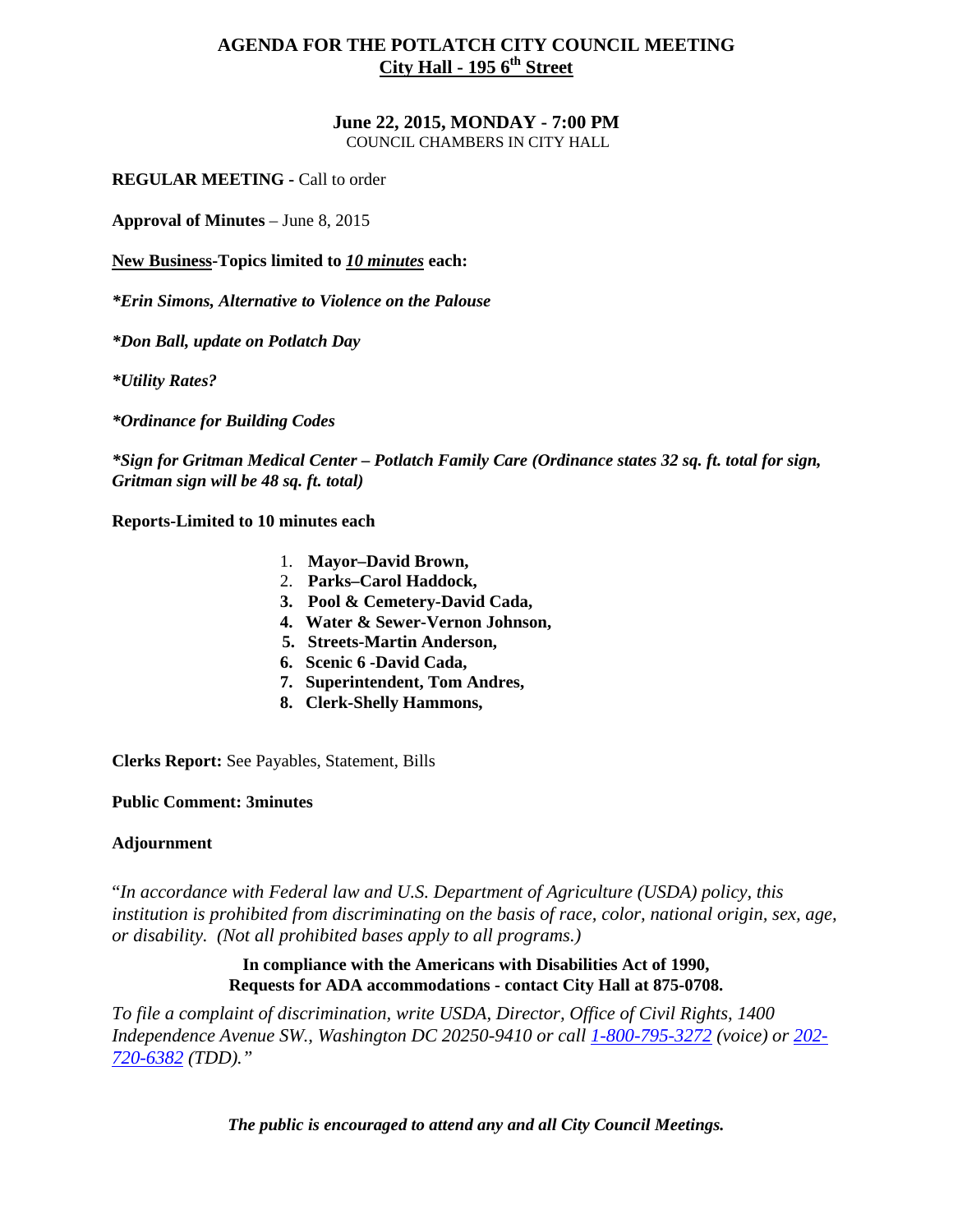#### **July 13, 2015, MONDAY - 7:00 PM** COUNCIL CHAMBERS IN CITY HALL

**REGULAR MEETING -** Call to order

**Approval of Minutes** – June 22, 2015

**New Business-Topics limited to** *10 minutes* **each:**

*\*Charge \$5.00 for all day swimming on Potlatch Day? This would include swimming and food.*

*\*Environmental approval for 10 acres?*

*\*\$16,809 for ITD – match for the Sidewalk Enhancement Project*

**Reports-Limited to 10 minutes each**

- 1. **Mayor–David Brown,**
- 2. **Parks–Carol Haddock,**
- **3. Pool & Cemetery-David Cada,**
- **4. Water & Sewer-Vernon Johnson,**
- **5. Streets-Martin Anderson,**
- **6. Scenic 6 -David Cada,**
- **7. Superintendent, Tom Andres,**
- **8. Clerk-Shelly Hammons,**

**Clerks Report:** See Payables, Statement, Bills

**Public Comment: 3minutes**

## **Adjournment**

"*In accordance with Federal law and U.S. Department of Agriculture (USDA) policy, this institution is prohibited from discriminating on the basis of race, color, national origin, sex, age, or disability. (Not all prohibited bases apply to all programs.)*

# **In compliance with the Americans with Disabilities Act of 1990, Requests for ADA accommodations - contact City Hall at 875-0708.**

*To file a complaint of discrimination, write USDA, Director, Office of Civil Rights, 1400 Independence Avenue SW., Washington DC 20250-9410 or call [1-800-795-3272](http://www.cityofnezperce.com/1-800-795-3272) (voice) or [202-](http://www.cityofnezperce.com/202-720-6382) [720-6382](http://www.cityofnezperce.com/202-720-6382) (TDD)."*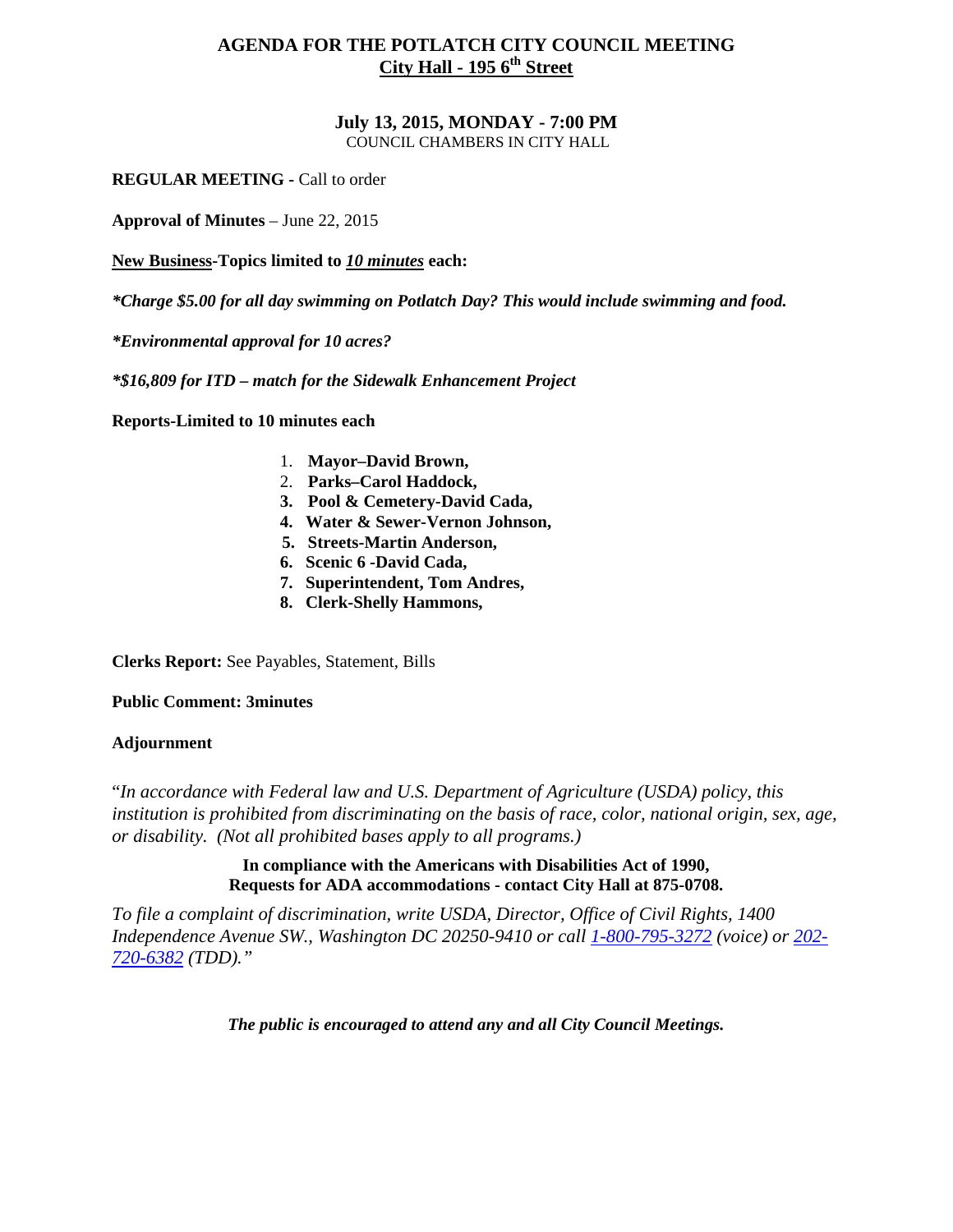# **AMENDED AGENDA FOR THE CITY OF POTLATCH CITY COUNCIL MEETING City Hall - 195 6th Street**

#### **July 27, 2015, MONDAY - 7:00 PM** COUNCIL CHAMBERS IN CITY HALL

**REGULAR MEETING -** Call to order

**Approval of Minutes** – July 13, 2015

**New Business-Topics limited to** *10 minutes* **each:**

## **AMENDED ITEM: Hire a person to research wells – received call today from a potential business**

*\*Rebecca Payne use Scenic 6 Depot for play practice ~ will she be able to pay the same amount as last year to rent the Depot every Tuesday from September 15-December 15.*

*\*Resolution Approval 2015-07-27 for ITD Sidewalk Enhancement Project?*

*\*100 Mill Road? Address for 10 acres of land below railroad depot.*

*\*Accept tentative budget for publication of FY 2015-2016 Budget Public Hearing notice*

**Reports-Limited to 10 minutes each**

- 1. **Mayor–David Brown,**
- 2. **Parks–Carol Haddock,**
- **3. Pool & Cemetery-David Cada,**
- **4. Water & Sewer-Vernon Johnson,**
- **5. Streets-Martin Anderson,**
- **6. Scenic 6 -David Cada,**
- **7. Superintendent, Tom Andres,**
- **8. Clerk-Shelly Hammons,**

**Clerks Report:** See Payables, Statement, Bills

## **Public Comment: 3minutes**

# **Adjournment**

"*In accordance with Federal law and U.S. Department of Agriculture (USDA) policy, this institution is prohibited from discriminating on the basis of race, color, national origin, sex, age, or disability. (Not all prohibited bases apply to all programs.)*

## **In compliance with the Americans with Disabilities Act of 1990, Requests for ADA accommodations - contact City Hall at 875-0708.**

*To file a complaint of discrimination, write USDA, Director, Office of Civil Rights, 1400 Independence Avenue SW., Washington DC 20250-9410 or call [1-800-795-3272](http://www.cityofnezperce.com/1-800-795-3272) (voice) or [202-](http://www.cityofnezperce.com/202-720-6382) [720-6382](http://www.cityofnezperce.com/202-720-6382) (TDD)."*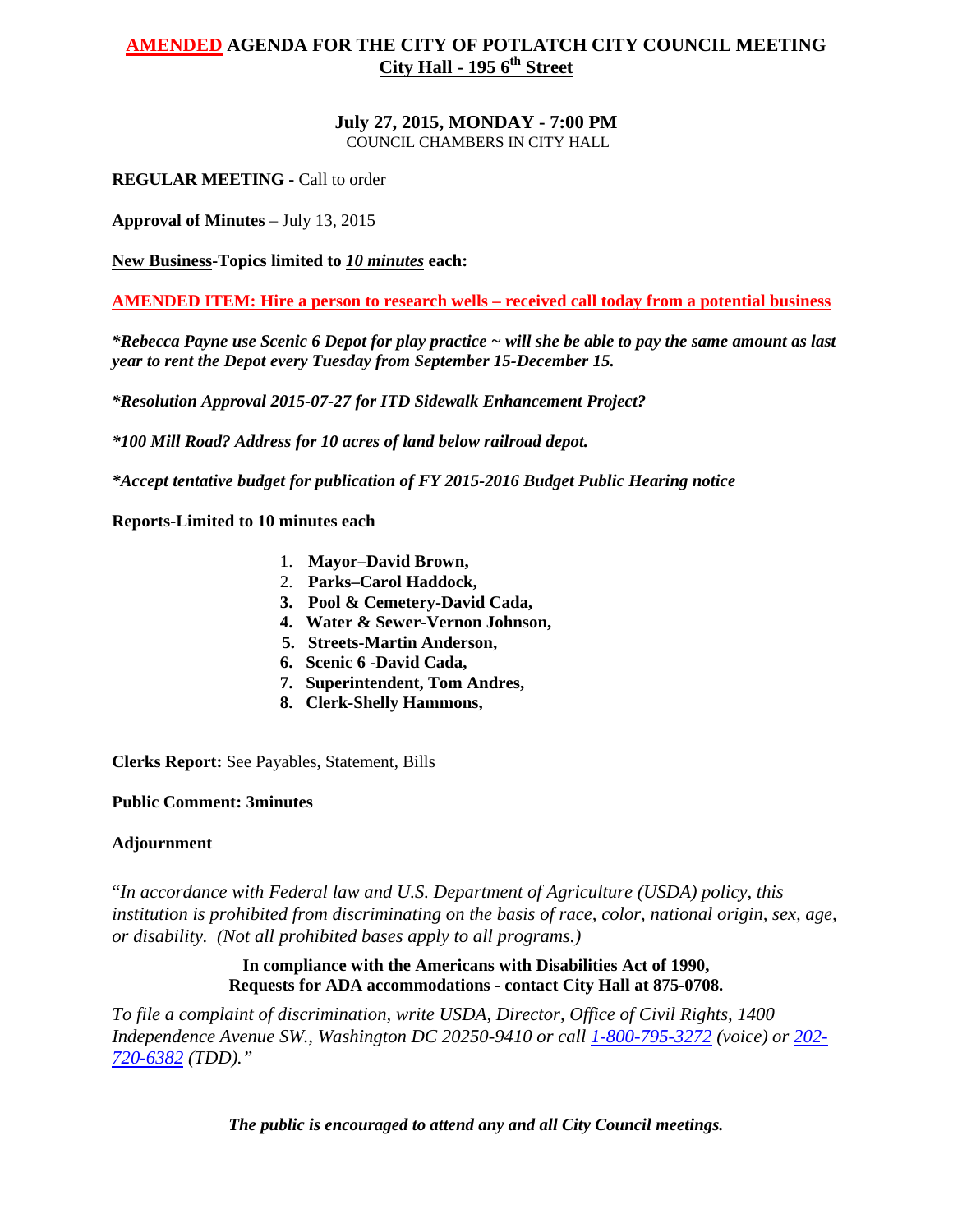#### **August 10, 2015, MONDAY - 7:00 PM** COUNCIL CHAMBERS IN CITY HALL

**REGULAR MEETING -** Call to order

**Approval of Minutes** – July 27, 2015

**New Business-Topics limited to** *10 minutes* **each:**

*\*Adopt FY 2015-2015 Budget*

*\*Sprinklers in the park – RV Park Grant and match*

*\*Summer kids bonus?*

**Reports-Limited to 10 minutes each**

- 1. **Mayor–David Brown,**
- 2. **Parks–Carol Haddock,**
- **3. Pool & Cemetery-David Cada,**
- **4. Water & Sewer-Vernon Johnson,**
- **5. Streets-Martin Anderson,**
- **6. Scenic 6 -David Cada,**
- **7. Superintendent, Tom Andres,**
- **8. Clerk-Shelly Hammons,**

**Clerks Report:** See Payables, Statement, Bills

**Public Comment: 3minutes**

#### **Adjournment**

"*In accordance with Federal law and U.S. Department of Agriculture (USDA) policy, this institution is prohibited from discriminating on the basis of race, color, national origin, sex, age, or disability. (Not all prohibited bases apply to all programs.)*

## **In compliance with the Americans with Disabilities Act of 1990, Requests for ADA accommodations - contact City Hall at 875-0708.**

*To file a complaint of discrimination, write USDA, Director, Office of Civil Rights, 1400 Independence Avenue SW., Washington DC 20250-9410 or call [1-800-795-3272](http://www.cityofnezperce.com/1-800-795-3272) (voice) or [202-](http://www.cityofnezperce.com/202-720-6382) [720-6382](http://www.cityofnezperce.com/202-720-6382) (TDD)."*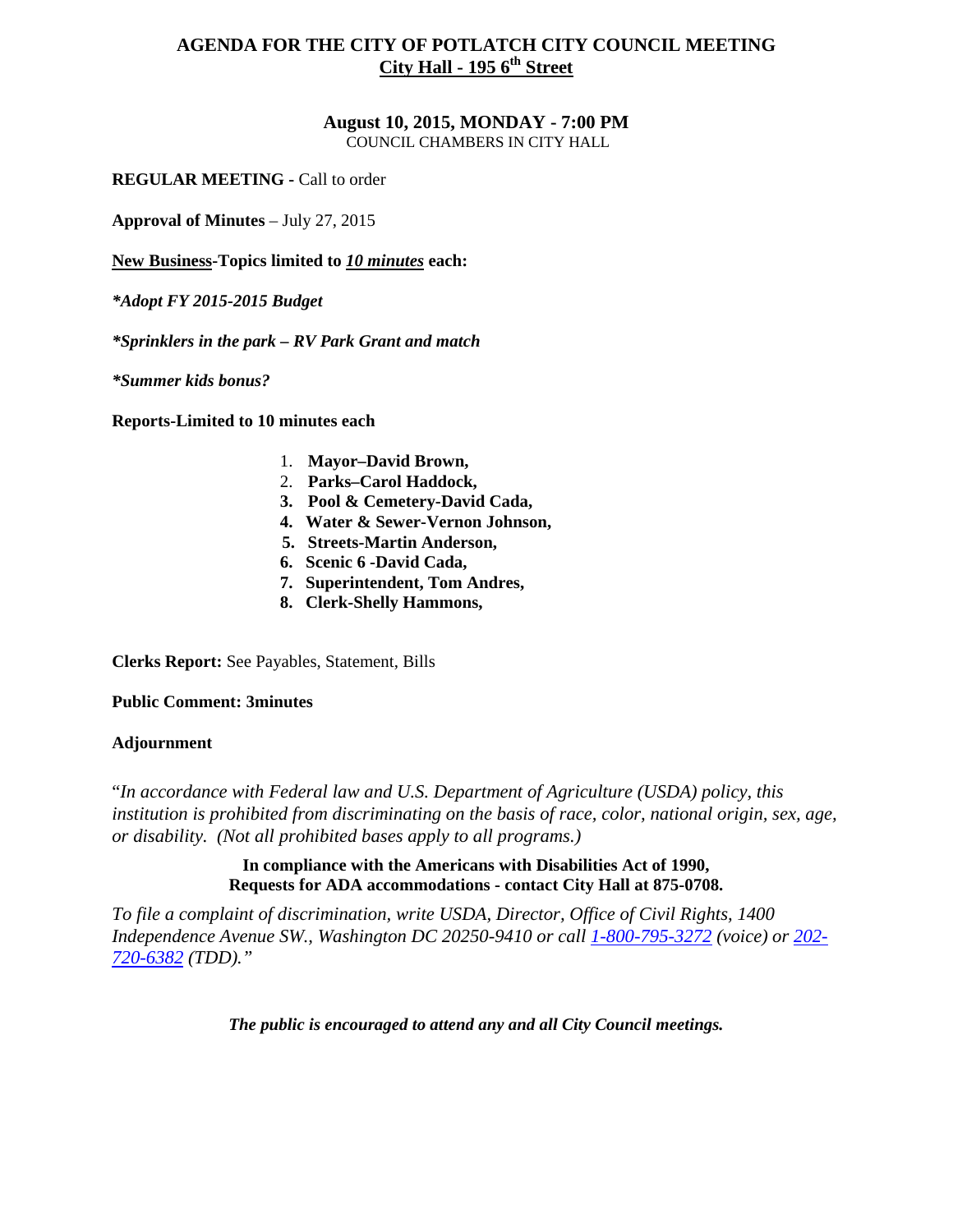# **August 24, 2015, MONDAY - 7:00 PM**

COUNCIL CHAMBERS IN CITY HALL

**REGULAR MEETING -** Call to order

**Approval of Minutes** – August 10, 2015

**New Business-Topics limited to** *10 minutes* **each:**

*\*Appropriations Ordinance #2015-08-24*

*\*Land Purchase?*

*\*Disc Golf – Eagle Scout Project*

*\*Codi Jo's Wagon Wheel – Liquor License Approval*

*\*Elections this year – two City Council positions and the Mayor position. Declaration of Candidacy must be submitted to the County with verified signatures by September 4, 2015*

**Reports-Limited to 10 minutes each**

- 1. **Mayor–David Brown,**
- 2. **Parks–Joan Bender,**
- **3. Pool & Cemetery-David Cada,**
- **4. Water & Sewer-Vernon Johnson,**
- **5. Streets-Martin Anderson,**
- **6. Scenic 6 -David Cada,**
- **7. Clerk-Shelly Hammons,**
- **8. Executive Session~Idaho Code 47-206 (c)**

**Clerks Report:** See Payables, Statement, Bills

#### **Public Comment: 3minutes**

## **Adjournment**

"*In accordance with Federal law and U.S. Department of Agriculture (USDA) policy, this institution is prohibited from discriminating on the basis of race, color, national origin, sex, age, or disability. (Not all prohibited bases apply to all programs.)*

## **In compliance with the Americans with Disabilities Act of 1990, Requests for ADA accommodations - contact City Hall at 875-0708.**

*To file a complaint of discrimination, write USDA, Director, Office of Civil Rights, 1400 Independence Avenue SW., Washington DC 20250-9410 or call [1-800-795-3272](http://www.cityofnezperce.com/1-800-795-3272) (voice) or [202-](http://www.cityofnezperce.com/202-720-6382) [720-6382](http://www.cityofnezperce.com/202-720-6382) (TDD)."*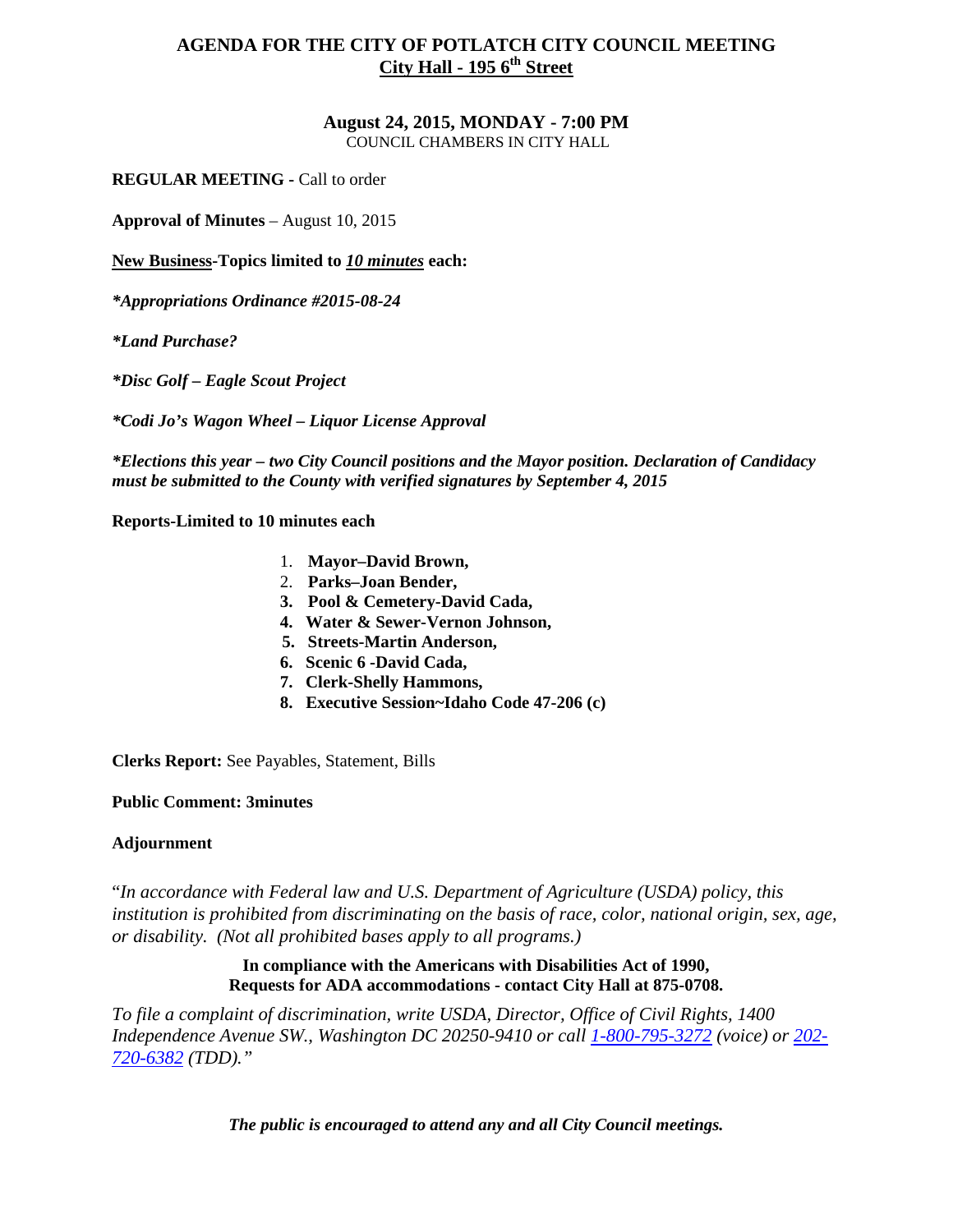#### **September 14, 2015, MONDAY - 7:00 PM** COUNCIL CHAMBERS IN CITY HALL

**REGULAR MEETING -** Call to order

**Approval of Minutes** – August 24, 2015

**New Business-Topics limited to** *10 minutes* **each:**

*\*Refund \$125.00 to Dale Spring for partial refund for 2015 Liquor License?*

*\*Amanda Bashaw of Latah County, RE: Bulky Waste Site*

*\*Put dirt on land by parking lot to make a bike and skateboard area?*

*\*Solid Waste Fees and Revised Exhibit A*

*\*Steve Austin design the nature Swenson Park for a stipend?*

**Reports-Limited to 10 minutes each:**

- 1. **Mayor–David Brown,**
- 2. **Parks–Joan Bender,**
- **3. Pool & Cemetery-David Cada,**
- **4. Water & Sewer-Vernon Johnson,**
- **5. Streets-Martin Anderson,**
- **6. Scenic 6 -David Cada,**
- **7. Clerk-Shelly Hammons,**
- *\*\* September 15, 9:00 a.m., Council Chambers, meet with Chris Danley, Vetruvian Planning*
- *\*\*September 17, Inland NW Partners meeting, Hayden Lake Country Club, 8:30-2:00 p.m*
- *\*\*October 22, 2015 – PRIMA Training in Moscow, 8:30-4:00 p.m.*

**8. Executive Session, pursuant to Idaho Code 74-206 subsection (c) to** 

**acquire interest in real property which is not owned by a public agency.**

**Clerks Report:** See Payables, Statement, Bills

## **Public Comment: 3minutes**

## **Adjournment**

"*In accordance with Federal law and U.S. Department of Agriculture (USDA) policy, this institution is prohibited from discriminating on the basis of race, color, national origin, sex, age, or disability. (Not all prohibited bases apply to all programs.)*

> **In compliance with the Americans with Disabilities Act of 1990, Requests for ADA accommodations - contact City Hall at 875-0708.**

*To file a complaint of discrimination, write USDA, Director, Office of Civil Rights, 1400 Independence Avenue SW., Washington DC 20250-9410 or call [1-800-795-3272](http://www.cityofnezperce.com/1-800-795-3272) (voice) or [202-](http://www.cityofnezperce.com/202-720-6382) [720-6382](http://www.cityofnezperce.com/202-720-6382) (TDD)."*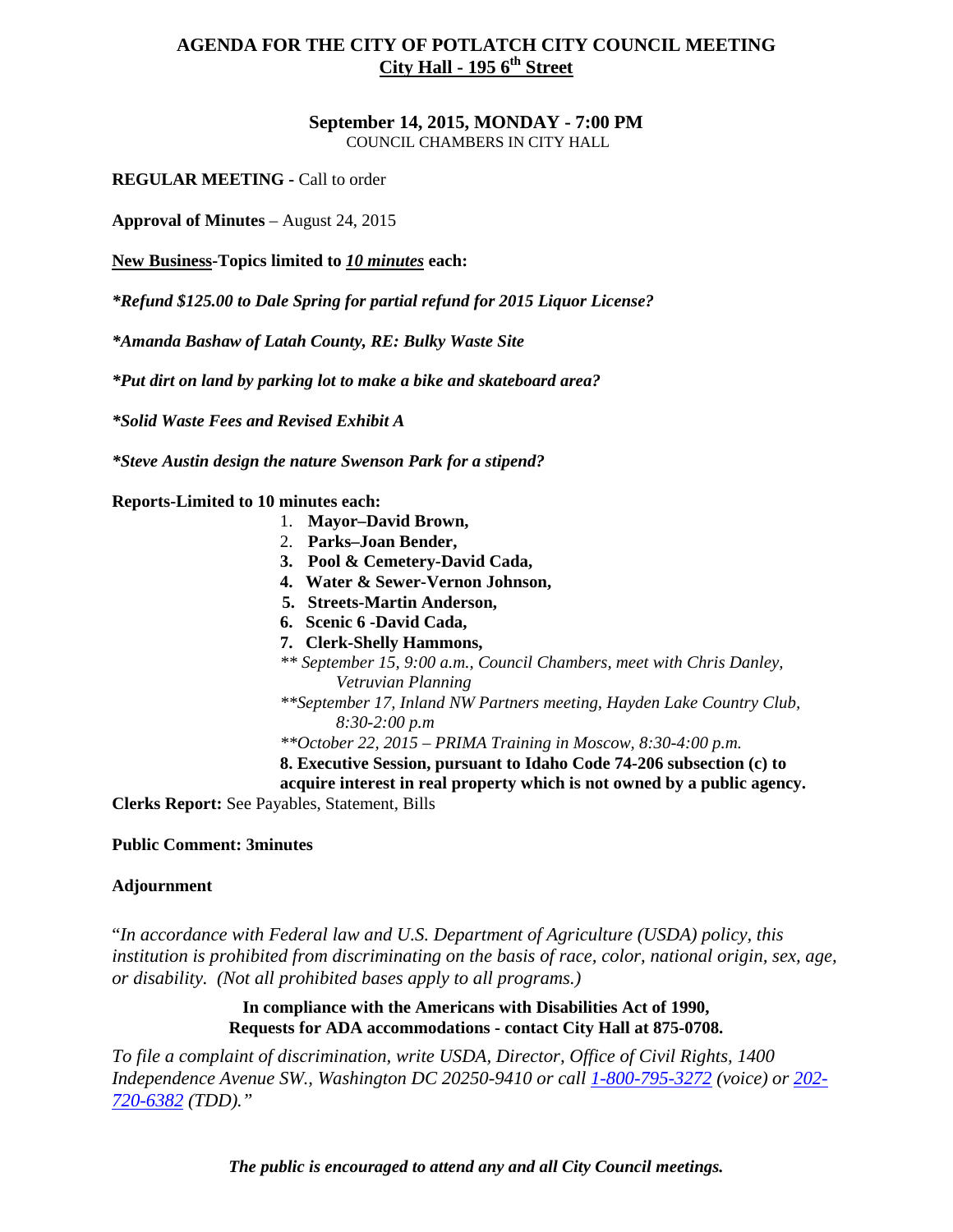# **September 28, 2015, MONDAY - 7:00 PM**

COUNCIL CHAMBERS IN CITY HALL

**REGULAR MEETING -** Call to order

**Approval of Minutes** – September 14, 2015

**New Business-Topics limited to** *10 minutes* **each:**

*\*Create new sewer easements across Potlatch Corp. land and abandon the old easements*

*\*Resolution to add two stop signs or yield signs on Pine Street (cross street: 8th Street)*

*\*Revise Building Ordinance No. 2013-12-09 (B)*

*\*Budget – Split Park fund into Park and RV Pak? Wait on \$1.00 increase for water for six months?*

*\*Land purchase?*

**Reports-Limited to 10 minutes each:**

- 1. **Mayor–David Brown,**
- 2. **Parks–Joan Bender,**
- **3. Pool & Cemetery-David Cada,**
- **4. Water & Sewer-Vernon Johnson,**
- **5. Streets-Martin Anderson,**
- **6. Scenic 6 -David Cada,**
- **7. Clerk-Shelly Hammons,** *\*\*Thank you for allowing me to attend the ICCTFOA Conference in Boise, Sept. 16-18*

*\*\*October 22, 2015 – PRIMA Training in Moscow, 8:30-4:00 p.m.*

**8. Executive Session, pursuant to Idaho Code 74-206 subsection (c) to acquire interest in real property which is not owned by a public agency.**

**Clerks Report:** See Payables, Statement, Bills

## **Public Comment: 3minutes**

## **Adjournment**

"*In accordance with Federal law and U.S. Department of Agriculture (USDA) policy, this institution is prohibited from discriminating on the basis of race, color, national origin, sex, age, or disability. (Not all prohibited bases apply to all programs.)*

## **In compliance with the Americans with Disabilities Act of 1990, Requests for ADA accommodations - contact City Hall at 875-0708.**

*To file a complaint of discrimination, write USDA, Director, Office of Civil Rights, 1400 Independence Avenue SW., Washington DC 20250-9410 or call [1-800-795-3272](http://www.cityofnezperce.com/1-800-795-3272) (voice) or [202-](http://www.cityofnezperce.com/202-720-6382) [720-6382](http://www.cityofnezperce.com/202-720-6382) (TDD)."*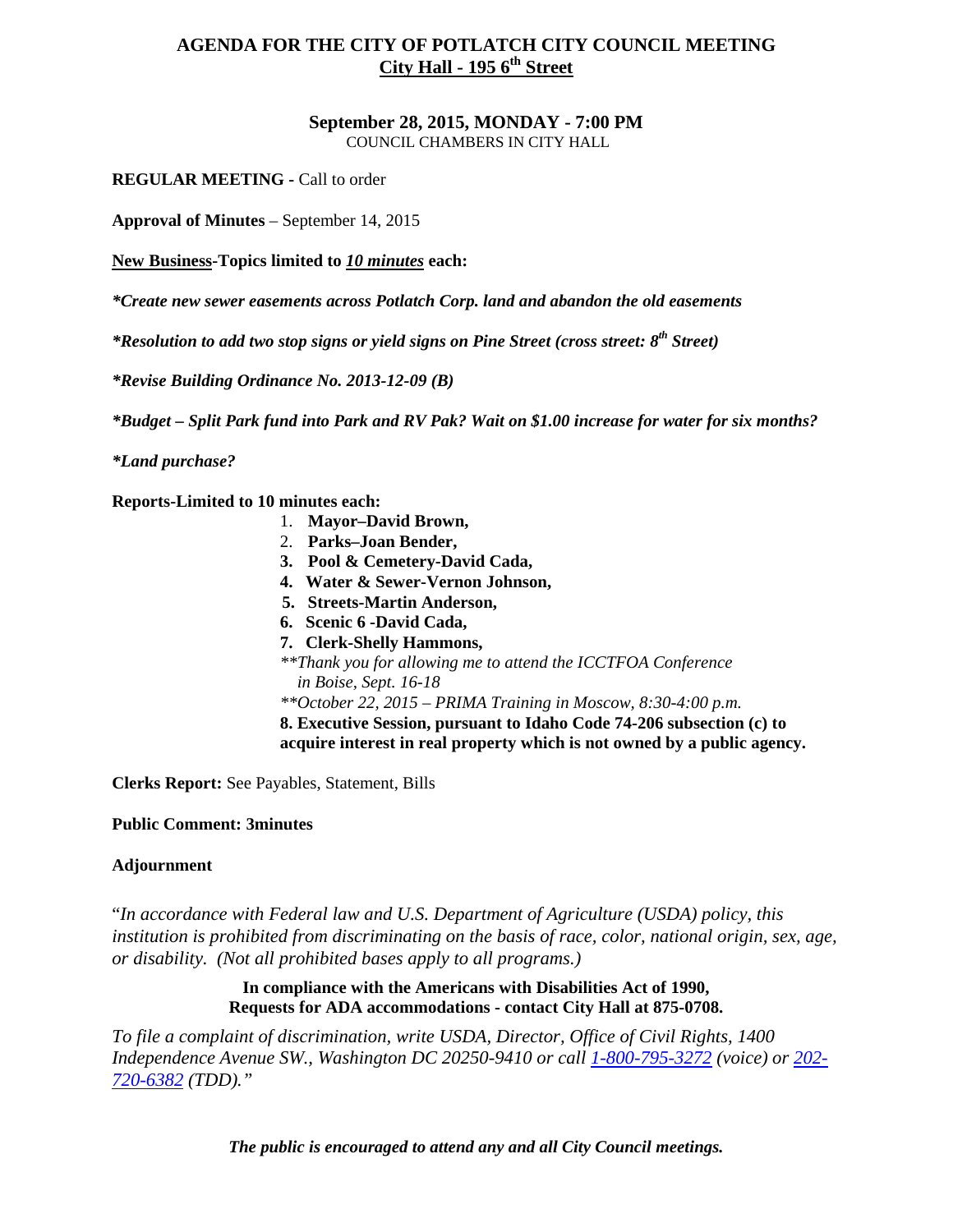#### **October 12, 2015, MONDAY - 7:00 PM** COUNCIL CHAMBERS IN CITY HALL

**REGULAR MEETING -** Call to order

**Approval of Minutes** – September 28, 2015

**New Business-Topics limited to** *10 minutes* **each:**

*\*Adopt Ordinance #500 – City of Potlatch Building Code Amendments*

*\*Review contract with Taylor Engineering. Approve contract?*

**Reports-Limited to 10 minutes each:**

- 1. **Mayor–David Brown,**
- 2. **Parks–Joan Bender,**
- **3. Pool & Cemetery-David Cada,**
- **4. Water & Sewer-Vernon Johnson,**
- **5. Streets-Martin Anderson,**
- **6. Scenic 6 -David Cada,**
- **7. Clerk-Shelly Hammons,**

*\*\*October 22, 2015 – PRIMA Training in Moscow, 8:30-4:00 p.m.*

**8. Executive Session, pursuant to Idaho Code 74-206 subsection (a) to consider hiring a public officer, employee, staff member or individual agent….**

**Clerks Report:** See Payables, Statement, Bills

## **Public Comment: 3minutes**

## **Adjournment**

"*In accordance with Federal law and U.S. Department of Agriculture (USDA) policy, this institution is prohibited from discriminating on the basis of race, color, national origin, sex, age, or disability. (Not all prohibited bases apply to all programs.)*

> **In compliance with the Americans with Disabilities Act of 1990, Requests for ADA accommodations - contact City Hall at 875-0708.**

*To file a complaint of discrimination, write USDA, Director, Office of Civil Rights, 1400 Independence Avenue SW., Washington DC 20250-9410 or call [1-800-795-3272](http://www.cityofnezperce.com/1-800-795-3272) (voice) or [202-](http://www.cityofnezperce.com/202-720-6382) [720-6382](http://www.cityofnezperce.com/202-720-6382) (TDD)."*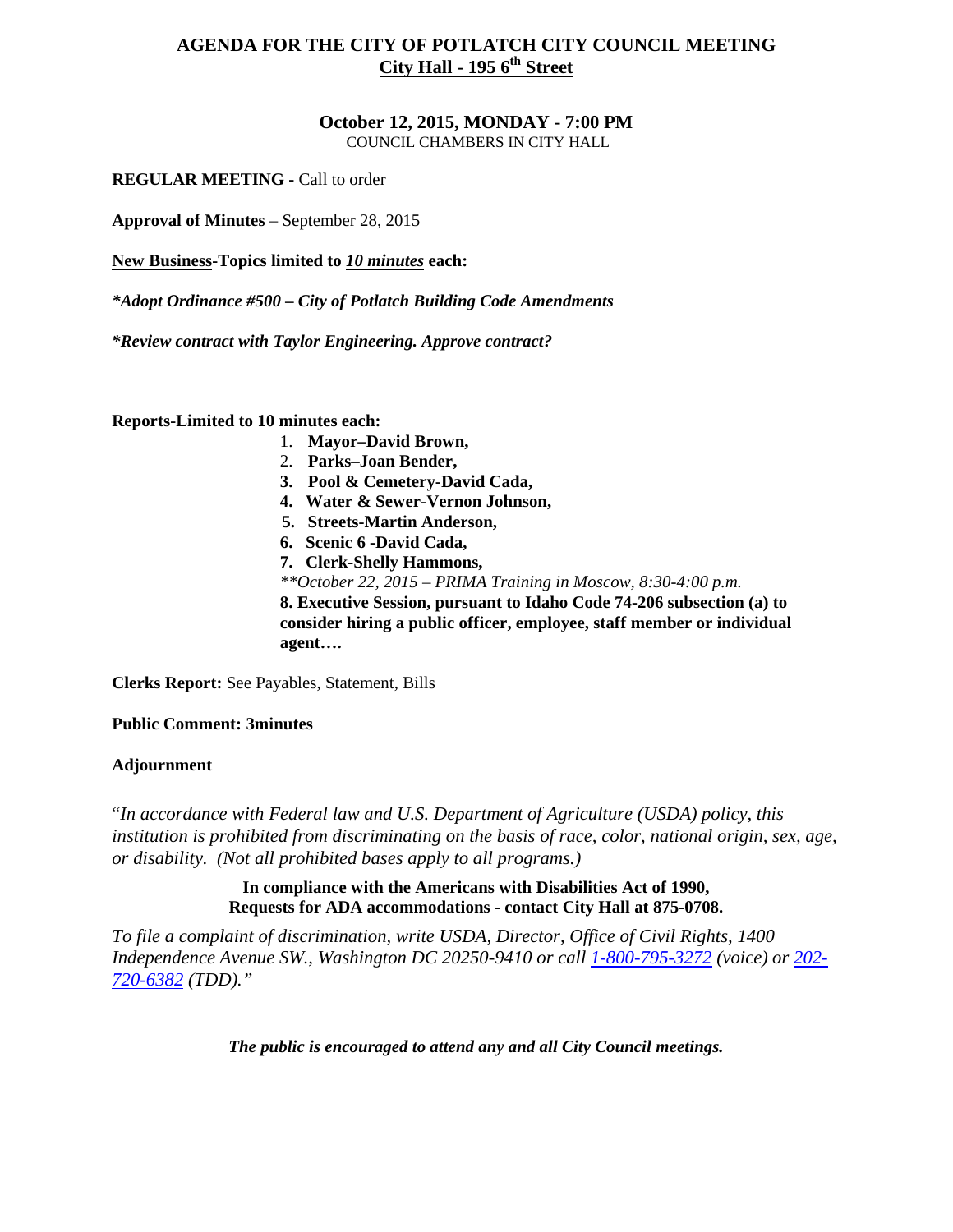# **AMENDED AGENDA FOR THE CITY OF POTLATCH CITY COUNCIL MEETING City Hall - 195 6th Street**

# **October 26, 2015, MONDAY - 7:00 PM**

COUNCIL CHAMBERS IN CITY HALL

**REGULAR MEETING -** Call to order

**Approval of Minutes** – October 12, 2015

**New Business-Topics limited to** *10 minutes* **each:**

*\*Adopt Swenson Park address: 6th and Aspen*

*AMENDMENT: \*Quote from Motley-Motley for the repair of 610 square yards of road in Potlatch for \$29,890*

**Reports-Limited to 10 minutes each:**

- 1. **Mayor–David Brown,**
- 2. **Parks–Joan Bender,**
- **3. Pool & Cemetery-David Cada,**
- **4. Water & Sewer-Vernon Johnson,**
- **5. Streets-Martin Anderson,**
- **6. Scenic 6 -David Cada,**
- **7. Clerk-Shelly Hammons,**

**Clerks Report:** See Payables, Statement, Bills

**Public Comment: 3minutes**

## **Adjournment**

"*In accordance with Federal law and U.S. Department of Agriculture (USDA) policy, this institution is prohibited from discriminating on the basis of race, color, national origin, sex, age, or disability. (Not all prohibited bases apply to all programs.)*

> **In compliance with the Americans with Disabilities Act of 1990, Requests for ADA accommodations - contact City Hall at 875-0708.**

*To file a complaint of discrimination, write USDA, Director, Office of Civil Rights, 1400 Independence Avenue SW., Washington DC 20250-9410 or call [1-800-795-3272](http://www.cityofnezperce.com/1-800-795-3272) (voice) or [202-](http://www.cityofnezperce.com/202-720-6382) [720-6382](http://www.cityofnezperce.com/202-720-6382) (TDD)."*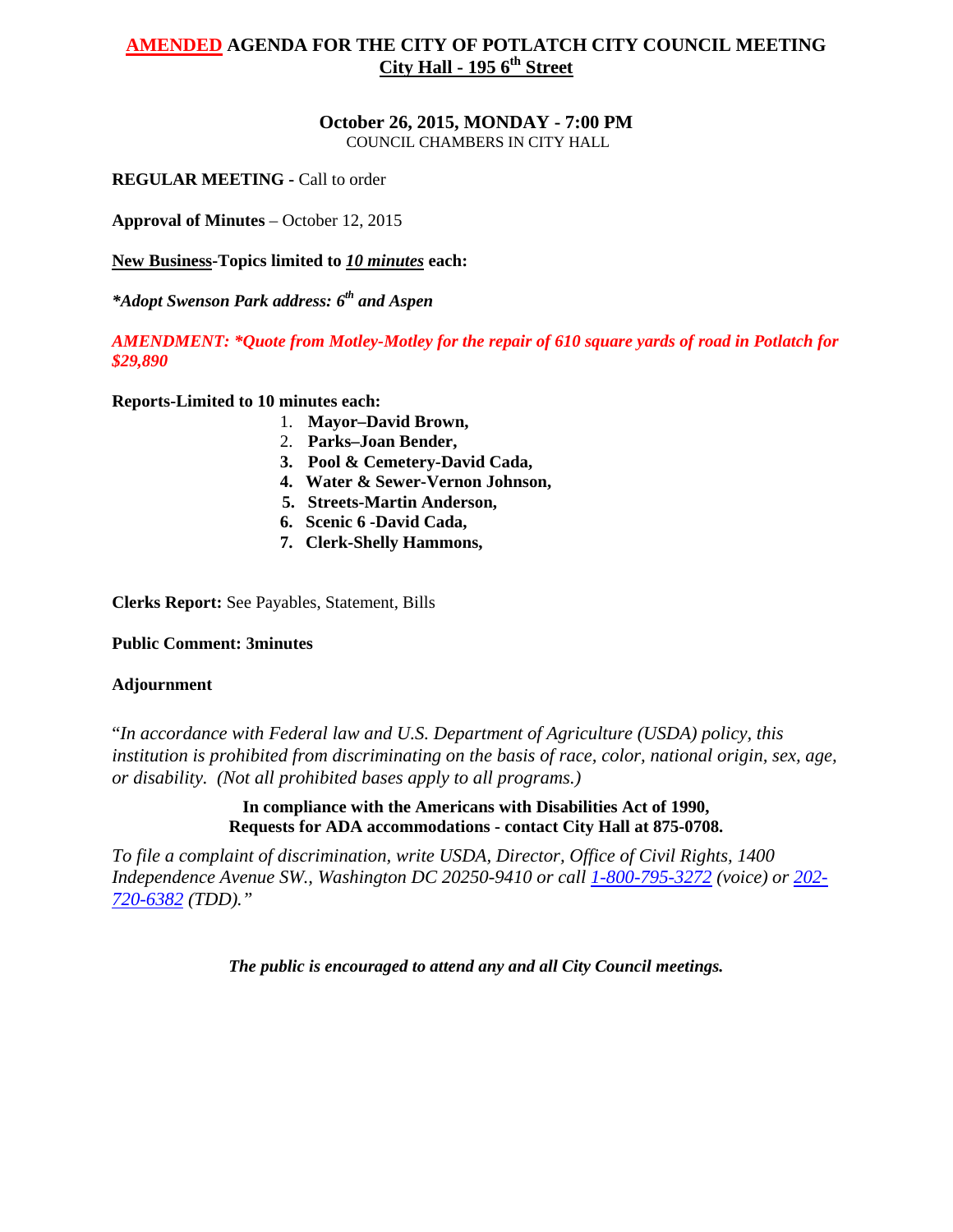#### **November 9, 2015, MONDAY - 7:00 PM** COUNCIL CHAMBERS IN CITY HALL

**REGULAR MEETING -** Call to order

**Approval of Minutes** – October 26, 2015

**New Business-Topics limited to** *10 minutes* **each:**

*\*Election results*

*\*Adopt the Area of Impact from the County, update the Ordinance?*

*\*Resolution for Stop Signs*

*\*How many vehicles can park in front of one residence?*

*\*Cancel November 23 Council meeting?*

**Reports-Limited to 10 minutes each:**

- 1. **Mayor–David Brown,**
- 2. **Parks–Joan Bender,**
- **3. Pool & Cemetery-David Cada,**
- **4. Water & Sewer-Vernon Johnson,**
- **5. Streets-Martin Anderson,**
- **6. Scenic 6 -David Cada,**
- **7. Clerk-Shelly Hammons,** Newly elected officials training, Lewiston

**Clerks Report:** See Payables, Statement, Bills

**Public Comment: 3minutes**

## **Adjournment**

"*In accordance with Federal law and U.S. Department of Agriculture (USDA) policy, this institution is prohibited from discriminating on the basis of race, color, national origin, sex, age, or disability. (Not all prohibited bases apply to all programs.)*

# **In compliance with the Americans with Disabilities Act of 1990, Requests for ADA accommodations - contact City Hall at 875-0708.**

*To file a complaint of discrimination, write USDA, Director, Office of Civil Rights, 1400 Independence Avenue SW., Washington DC 20250-9410 or call [1-800-795-3272](http://www.cityofnezperce.com/1-800-795-3272) (voice) or [202-](http://www.cityofnezperce.com/202-720-6382) [720-6382](http://www.cityofnezperce.com/202-720-6382) (TDD)."*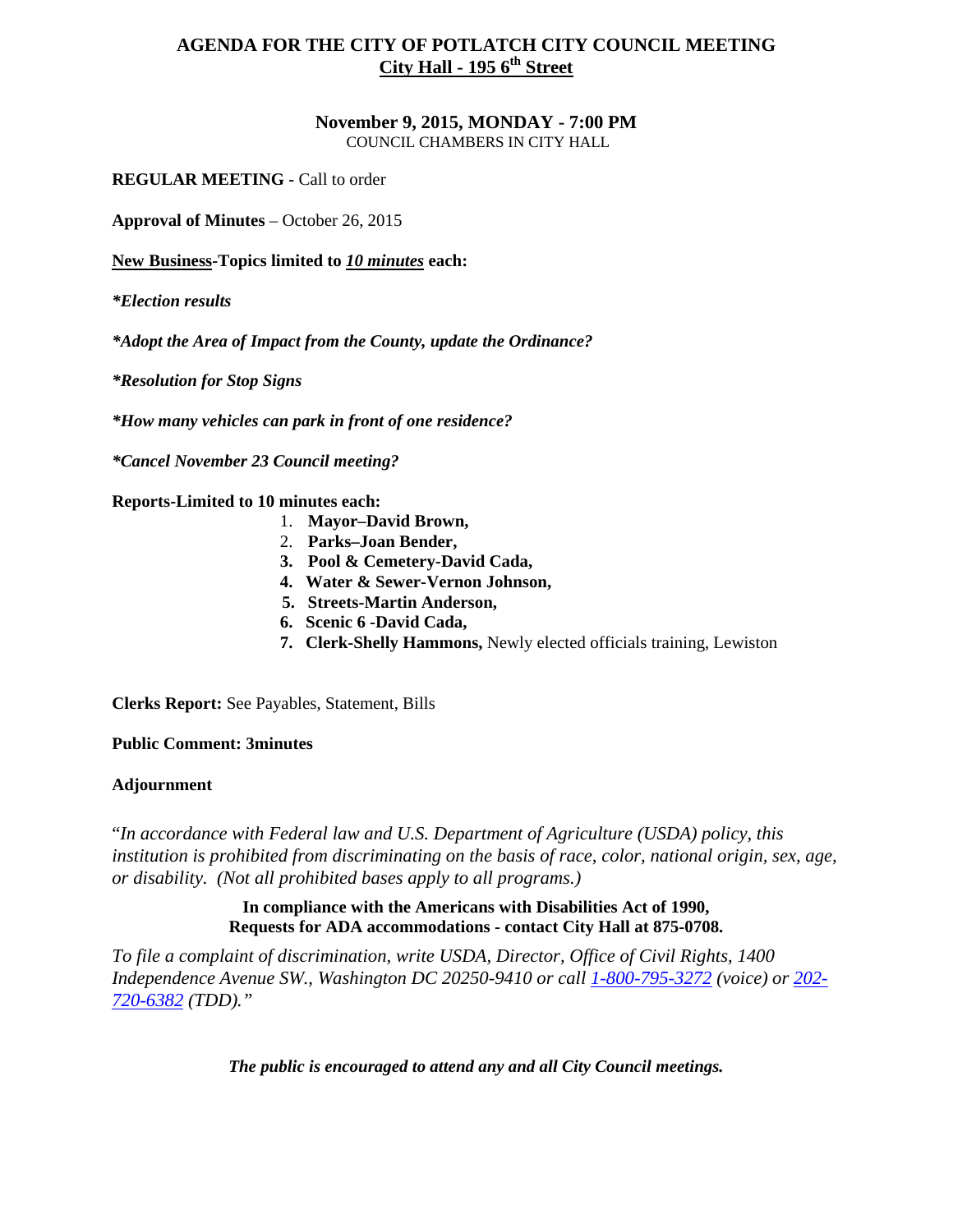#### **December 14, 2015, MONDAY - 7:00 PM** COUNCIL CHAMBERS IN CITY HALL

**REGULAR MEETING -** Call to order

**Approval of Minutes** – November 9, 2015

**New Business-Topics limited to** *10 minutes* **each:**

*\*Official Election Results*

*\*Potlatch Recreation District would like to build a Pickle Ball Court in Scenic 6 RV Park.*

*\*Agree to apply for Idaho Parks and Recreation grant for upgrading electrical system and paving the road to RV Park.*

*\*Roof at water reservoir*

*\*Reduced rate for no garbage service?*

*\*Letter in Support of Urban Renewal. Adopt the Resolution from Pocatello?*

*\*Vacate the enforcement of the Mechanical Permits for Potlatch. Revise Ordinance No. 500?*

**Reports-Limited to 10 minutes each:**

- 1. **Mayor–David Brown,**
- 2. **Parks–Joan Bender,**
- **3. Pool & Cemetery-David Cada,**
- **4. Water & Sewer-Vernon Johnson,**
- **5. Streets-Martin Anderson,**
- **6. Scenic 6 -David Cada,**
- **7. Clerk-Shelly Hammons,**

**8. Executive Session – Pursuant to Idaho Code 74-206 subsection (1) (c) to acquire an interest in real property which is not owned by a public agency.**

**Clerks Report:** See Payables, Statement, Bills

**Public Comment: 3minutes**

# **Adjournment**

"*In accordance with Federal law and U.S. Department of Agriculture (USDA) policy, this institution is prohibited from discriminating on the basis of race, color, national origin, sex, age, or disability. (Not all prohibited bases apply to all programs.)*

> **In compliance with the Americans with Disabilities Act of 1990, Requests for ADA accommodations - contact City Hall at 875-0708.**

*To file a complaint of discrimination, write USDA, Director, Office of Civil Rights, 1400 Independence Avenue SW., Washington DC 20250-9410 or call [1-800-795-3272](http://www.cityofnezperce.com/1-800-795-3272) (voice) or [202-](http://www.cityofnezperce.com/202-720-6382) [720-6382](http://www.cityofnezperce.com/202-720-6382) (TDD)."*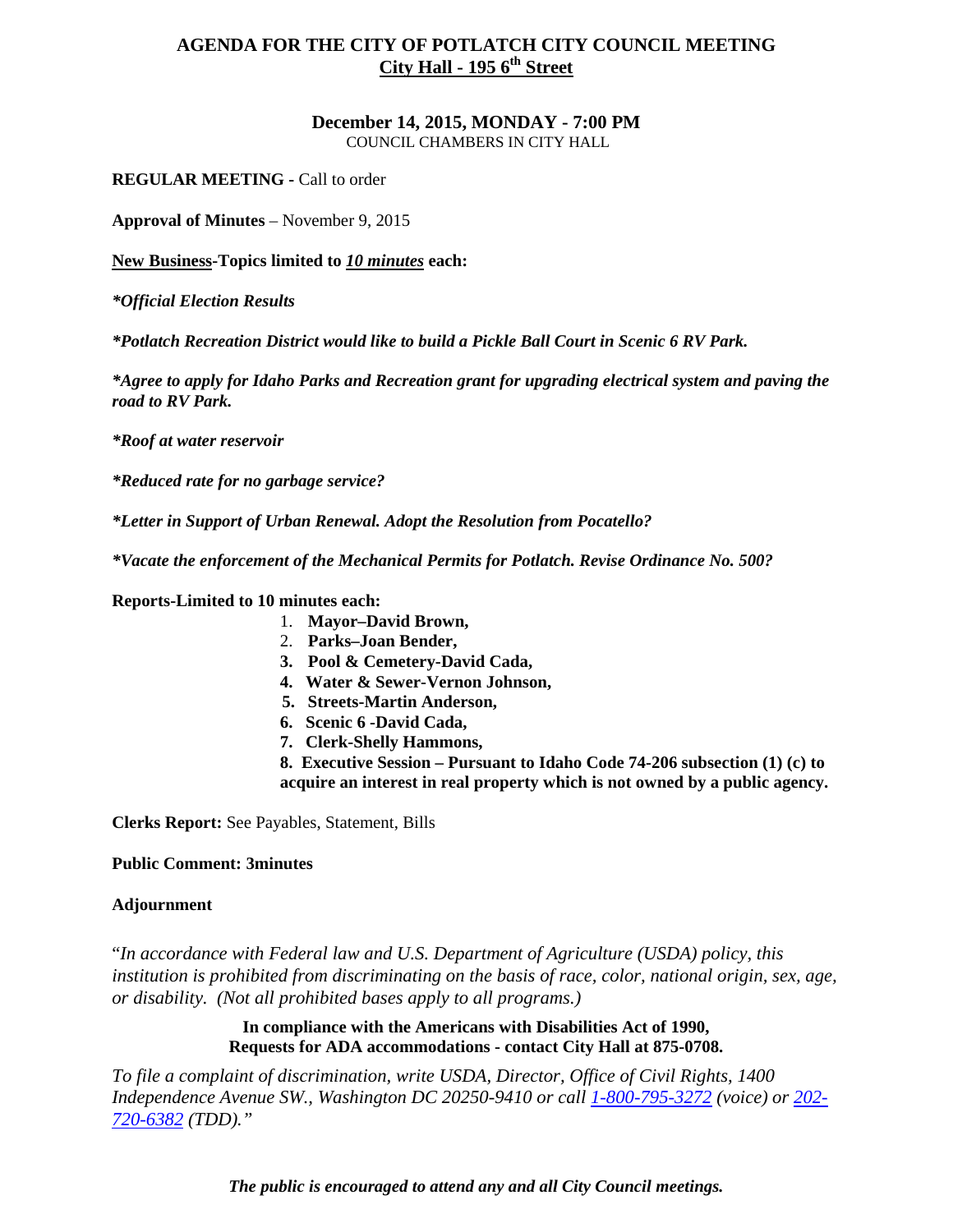#### **December 21, 2015, MONDAY – 12:00 Noon** COUNCIL CHAMBERS IN CITY HALL

**REGULAR MEETING -** Call to order

**Approval of Minutes** –

**New Business-Topics limited to** *10 minutes* **each:**

*\*Telemetry system for all wells? Hook up lift station and weather station?*

*\*Employee Christmas bonuses?*

**Reports-Limited to 10 minutes each:**

- 1. **Mayor–David Brown,**
- 2. **Parks–Joan Bender,**
- **3. Pool & Cemetery-David Cada,**
- **4. Water & Sewer-Vernon Johnson,**
- **5. Streets-Martin Anderson,**
- **6. Scenic 6 -David Cada,**
- **7. Clerk-Shelly Hammons,**

**8. Executive Session – Pursuant to Idaho Code 74-206 subsection (1) (c) to acquire an interest in real property which is not owned by a public agency.**

**Clerks Report:** See Payables, Statement, Bills

## **Public Comment: 3minutes**

## **Adjournment**

"*In accordance with Federal law and U.S. Department of Agriculture (USDA) policy, this institution is prohibited from discriminating on the basis of race, color, national origin, sex, age, or disability. (Not all prohibited bases apply to all programs.)*

> **In compliance with the Americans with Disabilities Act of 1990, Requests for ADA accommodations - contact City Hall at 875-0708.**

*To file a complaint of discrimination, write USDA, Director, Office of Civil Rights, 1400 Independence Avenue SW., Washington DC 20250-9410 or call [1-800-795-3272](http://www.cityofnezperce.com/1-800-795-3272) (voice) or [202-](http://www.cityofnezperce.com/202-720-6382) [720-6382](http://www.cityofnezperce.com/202-720-6382) (TDD)."*